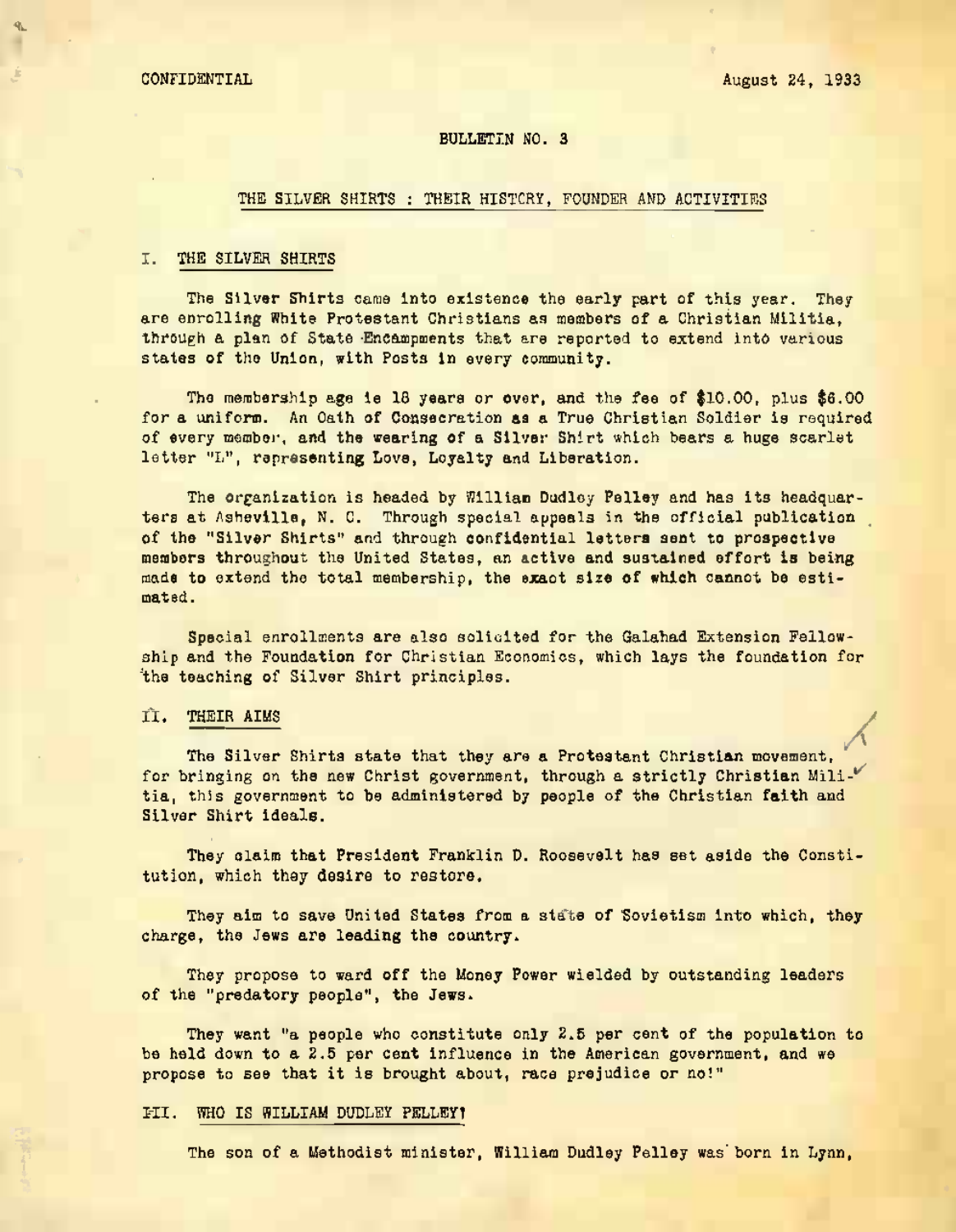"Who's Who in America", the issachusetts, in 1885. Possassed of only a public school education, he editi the "Philosopher Magazine", at Fulton, N. Y., at the age of 24. He today regards himself as a Congregationalist, according to the current edition of

His magazine venture does not seem to have lasted beyond the year 1909. for he was Treasurer and Manager of the Pelley Tissue Corporation in Springfield, Massachusetts, from that same year until 1912. His next venture was in the field of journalism. He was editor and publisher of newspapers in thrse small New England towns in 1913 and 1914.

The World War found him in Siberia, in the service of the International Y. U. C. A.

In subsequent years, he spent a considerable period at Hollywood. Disappointing experiences connected with this period, are reflected in his bitter denunciation of the film-world.

In an "Official Despatch" of tha Silver Shirta, the claim is made that in 1929 ha "set aside his former occupation, that netted him an income of \$25,000 a year", to found the League for the Liberation, with headquarters at Washington, D. C.

In the same year 1929, he published a book, "Seven Minutes in Eternity", in which hr told how his soul was detached from his body for a period of seven minutes, which were spent in eternity- This book sold hundreds of thousands of sopies, gaining for him a wide hearing and following. He then became Editor of the New Liberator Magazine, a weekly, and President of the College of Christian Economics and the School of Comparative Religions, at Blue Ridge, N. C., undertakings that failed.

In 1931, he organized the Foundation of Christian Economics, laying the basis for the spread of his principles. Through it and the Galahad Extension<br>Fellowship, lectures or lessons were sent to subscribers throughout the country, upon the payment of an enrollment fee.

He is now the Editor of "Liberation", the official organ of the "Silve Shirts" and Commander or Chief of the Silver Shirts. His activities, along psychic lines for a period, are being continued, for he still claims that he receives psychic messages, particularly the "Esoteric Doctrines of the Liberatian Enlightenment" and the "Liberation Scripts", which set forth the Christ Govsrnment he is to establish.

## IV. "LIBERATION", OFFICIAL PUBLICATION OP THE SILVER SHIRTS

The League for Liberation, which preceded the publication of "Liberation", was organized by Pelley in 1929. "Liberation" was first published in 1932. ation Monthly".) It is now the official organ of the "Silver Shirts", and appears weekly. (It was preceded by other publications: "The New Liberator Weekly" and "The Liber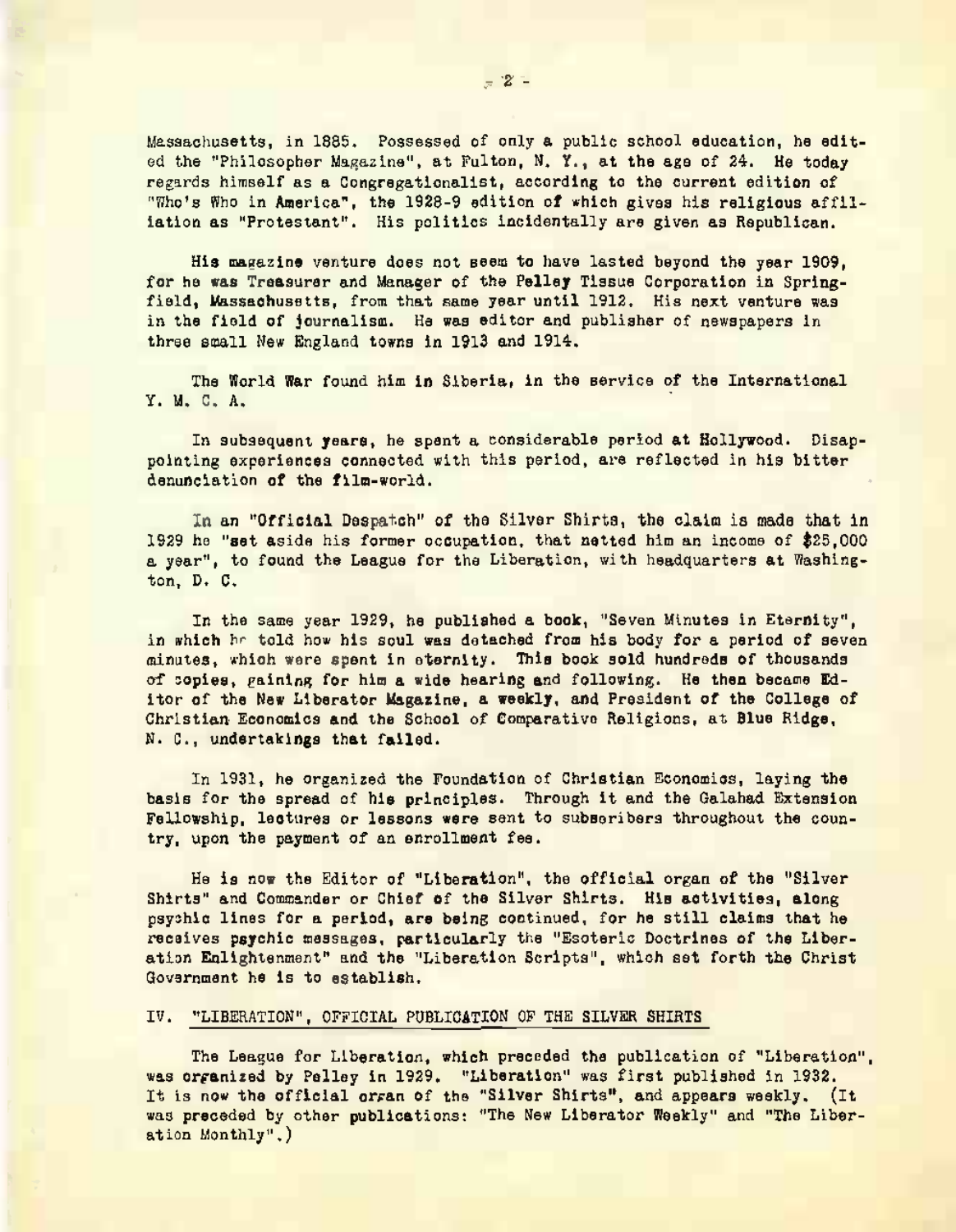The material in each issue is composed of:

- 1. Special attacks against the Jew.
	- The nature of these attacks is indicated in the next section of this bulletin.
- 2. Expositions of the Christ Democracy.<br>The planks of this Christ Democracy.

The planks of this Christ Democracy are:

- a. A Referendum on all legislation.
	- The government shall mail to every voter a digest of every bill passed by Congress, on which he is to vote "Aye" or "Nay". The legislation shall become effective only upon a 51% favorable vote, making the people legis-lators in fact and not merely in theory.
	- b. Opposition to anything socialistic or communistic.
	- c. The organization of the United States into a "Colossus and a Preferred Stockholder.<br>d. Without squivocation and without any sentimentality
	- "sometimes known as Tolerance", the debauohers within the social body will be emasculated and America reestablished on a basis where this spoliation can never again be repeated.
	- be out into political office. e. Only those from its own ranks, a Christian Militia, will
- which is called "a Journal of Prophecy". 3. "Pavchically received" messages by the Founder of "Liberation".
	- These massages are dictated to Pelley by "A Voice"! "Out of the vastness of Cosmos the Psychic Antennae tunes in on a Voice." They are written in the form of the Biblical prophesies.
- 4. A page by the Treasurer appealing for contributions and on other matters far extending the membership and subscribers.

#### V. PELLEY'S VIEW OF THE JEWS IN 1931

In 1931, Pelley was publishing "The New Liberator", in New York City.<br>On its first page appeared the following declaration that he had no connection with any creed: "Not connected with any other publication or exponent of any Denomination, Creed or Cult." One of its issues expressed his broad conception concerning the Jew and all religious and racial groups in the following statement:

"Gentile and Jew. Catholic and Protestant, white man and black manwith all the gradations of color in between-they exist in the world as we find it because they are serving a constructive positive purpose in the Divine Plan of individual salf-ennoblement." (The New Liberator, May 1931, p. 245)

The type of teaching Pelley was promoting in 1931, may be perceived from the following statement on the contents' page of the June 1931 issue:

"The contents of this magazine, unless otherwise designated,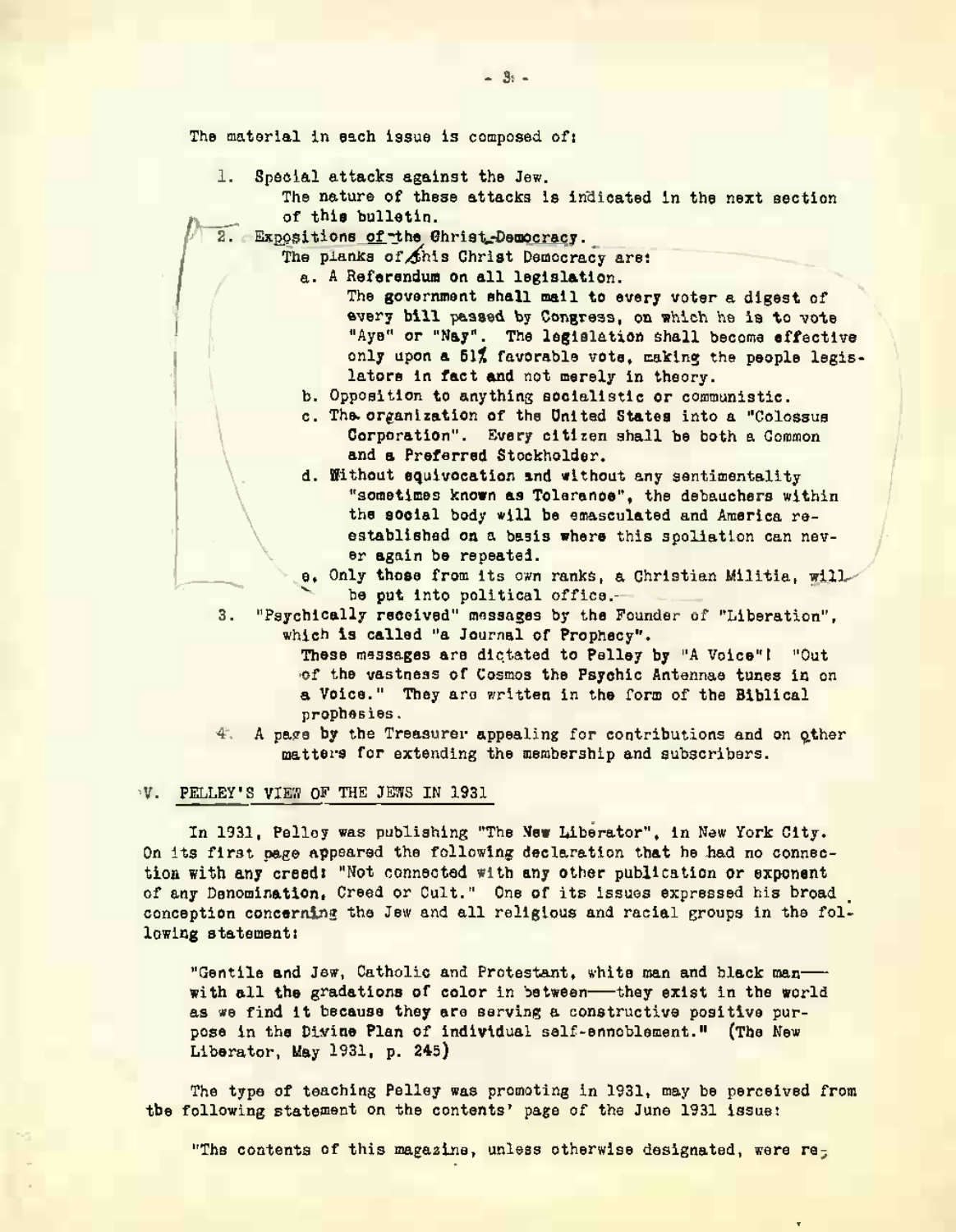caived 'clairaudiently' via the Psychic Radio, from Graat Souls who graduated out of this Three-Dimensional world into other areas of Time and Space."

# VI. PELLEY'S REFERENCES TO THE JEW IN 1932

One is startled to find, a few months later, that this man, who stated in 1931 that Jew and Gentile are serving "a constructive positive purpose in the Divine Plan", and that he was connected with no creed, suddenly turns on the Jew, and begins preaching a doctrine of hate.

In October, 1932, in his publication, "Liberation", the successor to "The New Liberator", published at Asheville, N. C., with no credal disavowal on the contents page. Pelley departed from his plan of creating a great Spiritual Fraternity of Liberators "to assist The Christ in His work for neace".

His point of view had so radically changed that, in the issue of Ostober, 1932, he advises individuals to read:

- a. The "books which Henry Ford published four years ago, on the international race conspiracy".
- b. The speeches, in Congress, of Representative MacFadden of Pennsylvania.

He calls to Christians to take cognizance of the plot to overthrow Christian governments, so that "certain great international bankers may exploit national resources to their financial and racial profit".

#### VII. "LIBERATION'S" ATTACKS ON THE JEWS IN 1933

From the latter part of 1932, the attitude of Pelley became violent. In one issue after another, he published attacks on the Jew of increasing extent and ferocity. The presence of a number of Jews in the government at Washington is taken as complete cyldence of the Jawish control of the United States. The Jews are accused of plotting the overthrow of this democracy. All the discredited literature of the past, including the "Dearborn Independent" and the "Protocols of the Elders of Zion" are brought back into service.

The following selected items show the character of these attacks:

#### THE FATE AWAITING THE HEBREWS

"It is the order of things that those witked and malignant spirits who have incarnated in certain sections of the Hebrew race trying to bring the downfall of the Christ Peoples, should meet a fearful fate in this closing of the Cycle of Cosmic Event. That contest is on-the-make and Hitler's job it has been to do the advance work.

"But Hitler is not going to finish that work. THE FINISH OF IT COMES RIGHT HERE IN AMERICA!"

## THE FEDERAL RESERVE BANK

"The Federal Reserve-happens to be a chain of banks that have nothing to do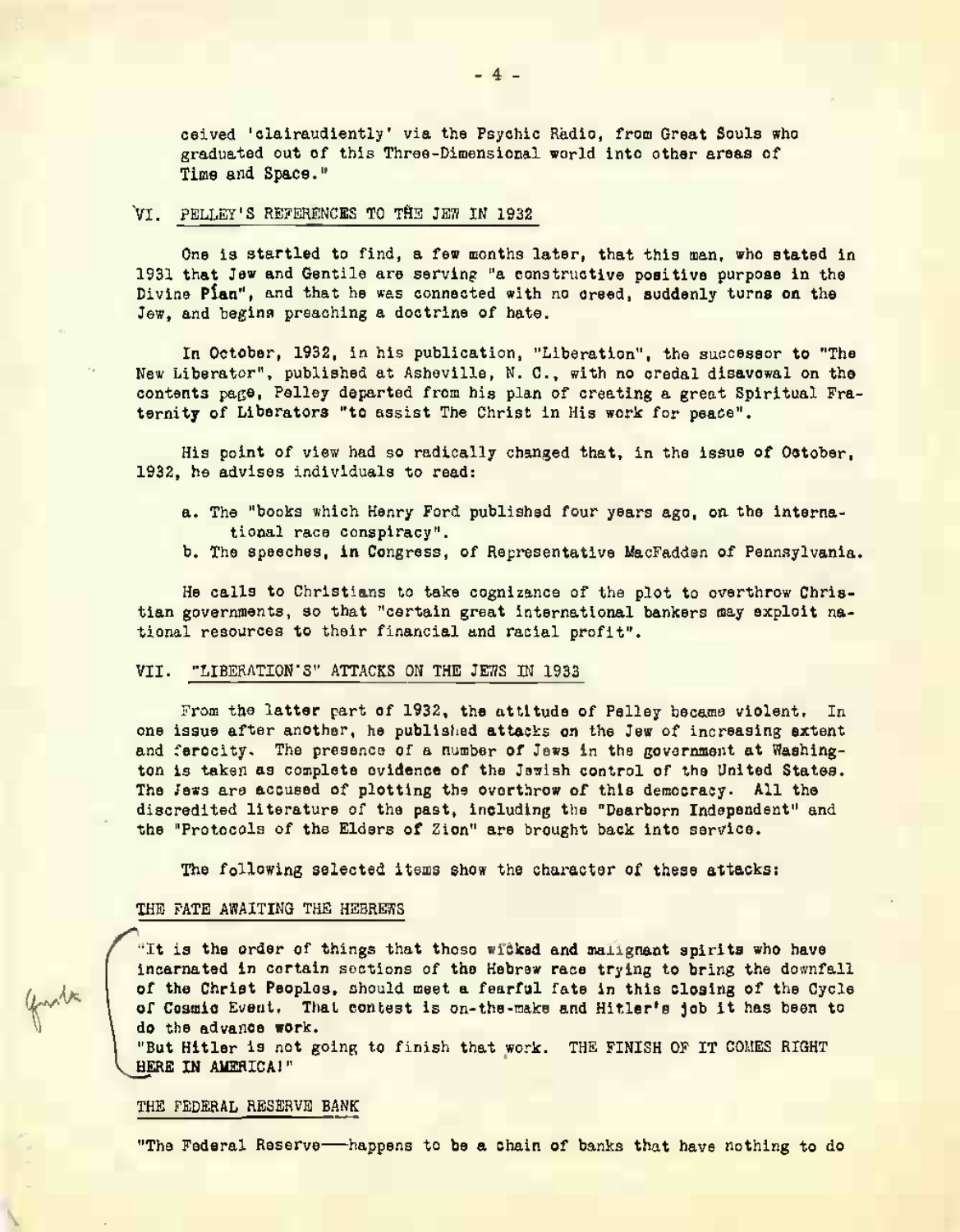with the government excepting to abide by the federal laws governing banking. This chain of banks is under the indirect but no less effective control of men like Eugene Meyer, James Warburg, and other members of the international Jewish money-bund."

## PRESIDENT ROOSEVELT AND THE INTERNATIONAL JEWISH MONEY-BUND

"But when has Franklin D. Roosevelt, as a man, ever shown the qualifications for a successful distatort

"We have a thousand newsgaper reports of his counselling too much with the international Jewish money-bund, and such 'sconomists' as Bernard M. Baruch."

"-wen who two months ago were fanatical in their support of Roosevelt are now convinced that he has let himself become a mere puppet in the hands of Baruch."

"And surely you haven't missed the report, either that the Gentile Woodin is quitting the Treasury and that the Jew. Lehman, takes his post on or about September 1st."

## CLAIMS ENDORSEMENT OF INFLUENTIAL GROUP

"The Silver Shirts-having leadership possessed of irrefutable knowledge concerning the predatory elements among international Jews, investigated and endorsed by outstanding business men over the entire United States,-might smash the clutch of international Jewry on American institutions, exactly as Hitler has smashed it on the Fatherland!"

# HENRY FORD'S APOLOGY

"Speaking of Henry Ford-did anyone ever see the actual original apology to the Jewish people which he is reported to have signed! - has anyone even seen a photostat copy of it? - would it shock you to be told that Mr. Fordis now being reported in Washington and elsewhere as never having signed such an apology?"

#### SENATOR MORROW'S DEATH

"In America there are hundreds of men who see nothing extraordinary that Senator Morrow 'happened' to be stricken fatally the day after his attendance at a Jewish banquet." (Confidential Official Despatch)

## WHY "THE SILVER SHIRTS" ARE FIGHTING THE INFLUENCE OF THE JEW

"There are three main reasons why 'The Siiver Shirts of America' cannot condone the increasing influence of the Jew in official, financial and social life of the United States-"

The first of these is Jewish Methods in Economic Life. The second is the Peculiar Business Code of the Jew. The third is the Jew's nomadic character, asking him an internationalist whose ultimate objectives may well mean the destruction and disappearance of the United States."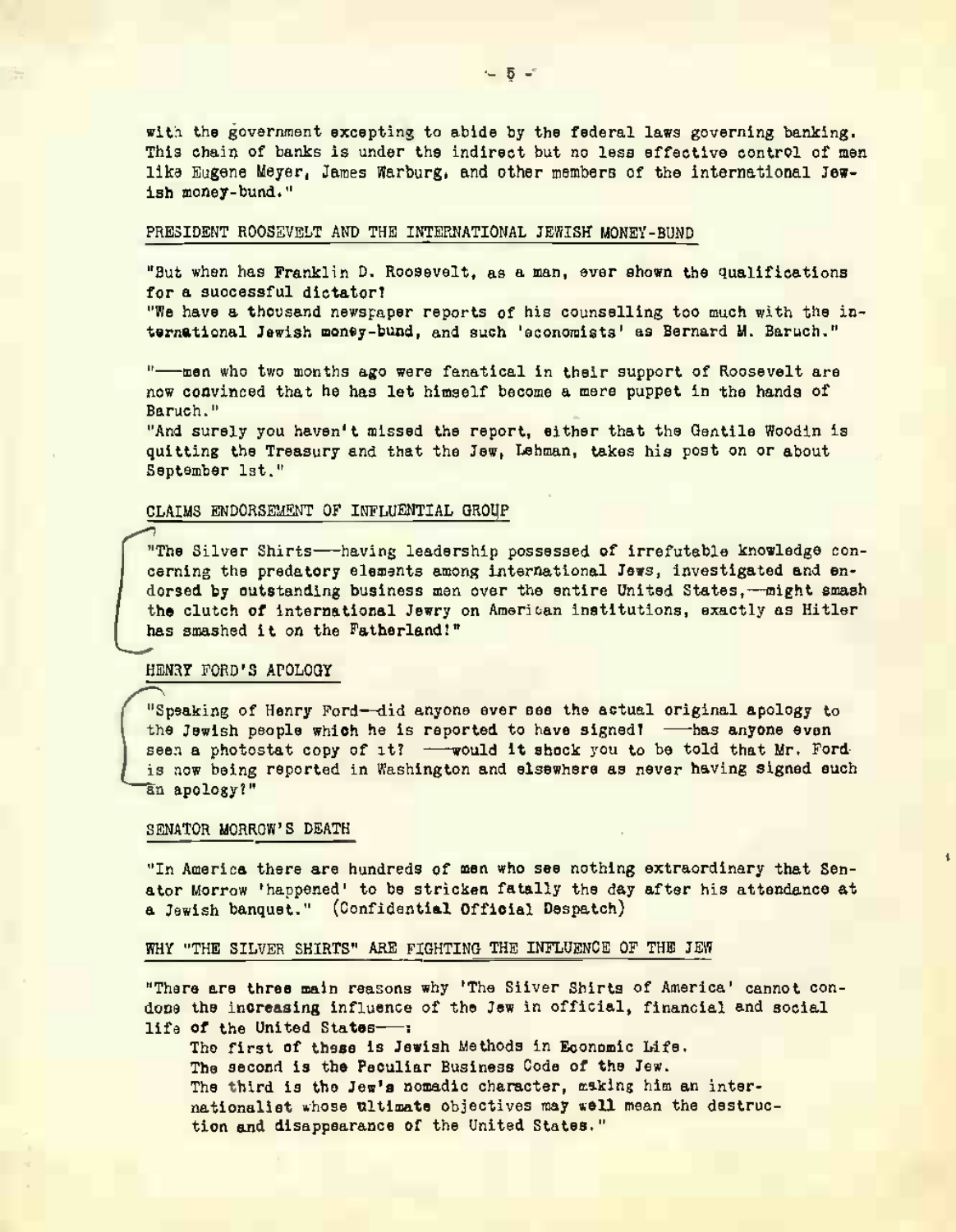# WHY UNITED STATES IS RECOGNIZING SOVIET RUSSIA

"There is absolutely no truth in the statement that the United States is rec-Ognizing Sovetia for Trade.

"If America does not now recognize Sovetia, two and one-half million Jews in Russia will be immediately exterminated."

## VIII. PELLEY'S RELATION TO HITLERISM

There is every reason to believe that Pelley's bitter campaign against the Jows has been encouraged by Hitler's assent to power, and is to some extent financed by Nazi sympathizers.

The following quotations from an "official despatch" and from "Liberafion" bear out that observation:

"On January 31, 1933-the day that Hitler came into power in Germany-Pelley came out from under-cover with his SILVER SHIRT NA-TTOMAL ORGANIZATION."

"That is not denying, either, that the closest rapport maintains between the outstanding sponsors of the Hitler-Germanic idealists in America, and the men-known or unknown-who are supporting The Silver Legion-The Chiof of the Silver Legion counts it an honor to be in the confidence of some of the highest Hitlerites in the . United States and to know something of their forthcoming plans against predatory Jewry."

"The treatment which Hitler received in the United States at the hands of Jawish-controlled agencies of publicity, has done more to arouse Christians to this menace of predominating Jewry than all the books ever published at the expense of a disgrantled motor magnate in Datroit."

"And on July 25th the Deutsche Zentrale of the Germanischer-Bund, or Germanio League, whose headquarters are in Chicago, extended to Commander Pelley an Honorary Membership in the League in recognition of his work for the purging of our nation of its subversive elements maliciously undermining the Federal Constitution."

"For a period of about five months, Pelley has been holding an element among his supporters in control-in which heavy numbers of German Lutherans predominate-that has beseeched him to herald a universal American bovcott against all Jews from New York to Los Angeles, from Houston to Scattle."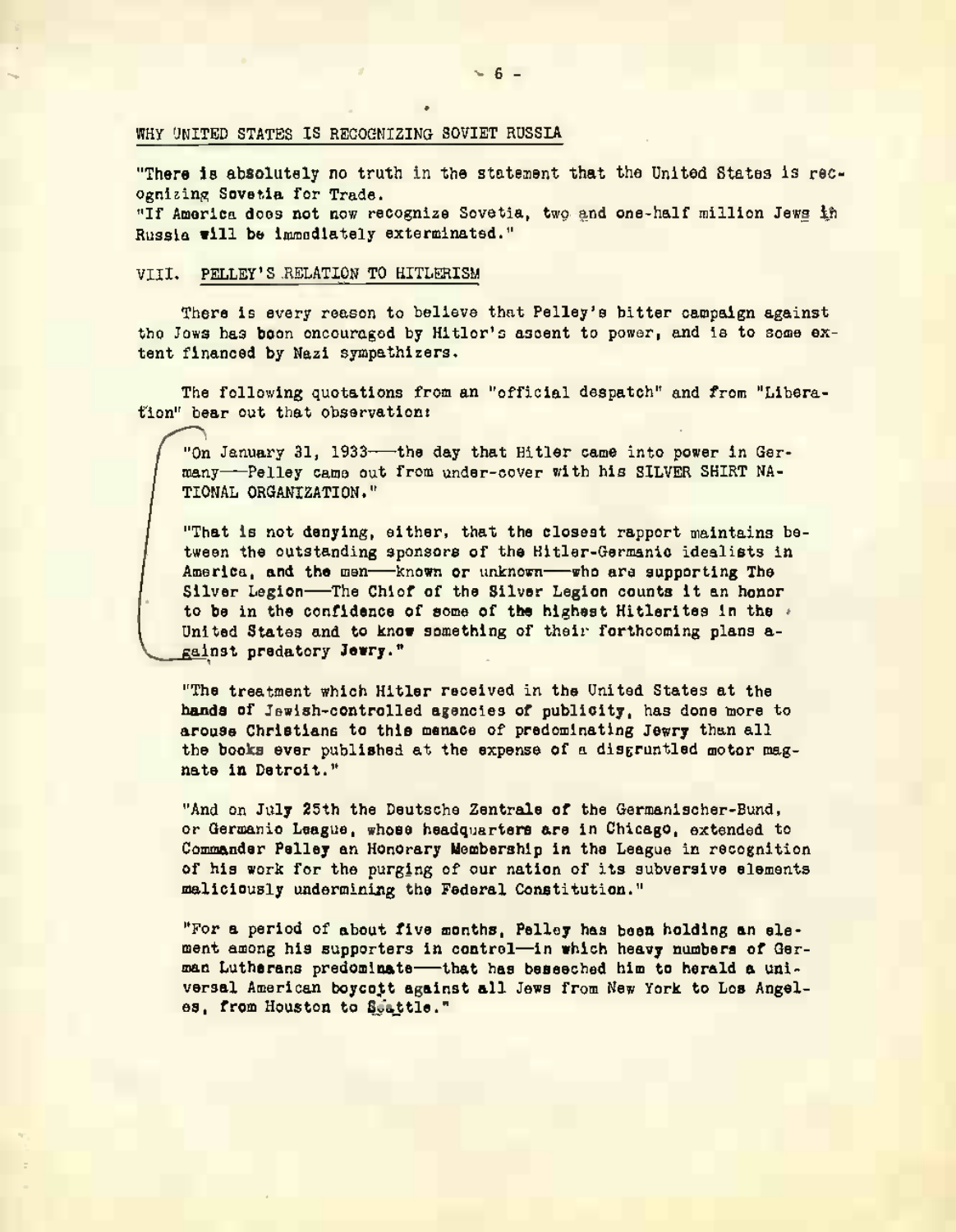#### WILLIAM DUDLEY PELLEY

....•.((>\*)

William Dudley Pelley, spiritualist, mystic, red-baiter, Jew-hater, and union buster, founder of the League of the Liberation, Galahad College, the League for Christian Economics, the Silver Shirts, and the Silver Legion, is todayone cf the most active and best publicized of American Fascists. At present the head of the Christian Party and the Councils of Safety, it is his aim to replace American democracy with a regime patterned after Hitler's Germany.

According to V/ho's Kho in America, Pelley was born in Lynn, Massachusetts, on March 12, 1890, the son of a Methodist minister. He was educated in the local public school and, at an early age, went to work for the N.A.S. Pelley Tissue Corporation in Springfield, a toilet paper manufacturing firm, owned by members of his family. He left this firm in 1909 to edit and publish the Philosopher's Magazine in Fulton, New York, lithin a year this venture failed and he returned to the Pelley firm as treasurer and general manager. Within three years he left to establish whimself in the job printing business in Springfield, Massachusetts.

Curing the next seven years, Pelley edited and published several newspapers in various Hew England towns. At the same time, he was contributing articles to nationally circulated magazines, such as Collier's, Good Housekeeping, Red Book and the American Magazine. Then the war broke out, Pelley served as a Y.M.C.A. secretary with the Japanese forces in Siberia, in 1918 and 1919.

After the var, Pelley resumed his literary career. He went to Hollywood, hoping to break into the movie business as e scenario writer, and remained there until about 1927. Unable to nake tha grade - and this fact is reflected in his later writings - he returned to New York.

Pelley achieved nation-wide notoriety for the first time in 1926 then the American Magazine published hig article , "My Seven Minutes in Eternity." In this article Pelley announced that his soul had left his body for seven minutes and ascended to heaven. He intimated that he hed interviewed Christ. The article caused a great stir. It was reprinted in pamphlet form and dis-<br>tributed throughout the country. Spiritualist circles began to take notice of it, some of them hoping to find in him a genuine medium. Within a short time, he hod gathered about himself a group of devoted followers. One very woaltfy lady even proposed to erect a building es a meeting place for Pelley's followers. But Pelley could not mate the grade. Soon spiritualist authorities were pronouncing him a fraud, and rould have nothing more to do with him.

Pelley, however, continued his spiritualist work and in 1930 he established the Galahad Press in New York City. In the course of several months, he published a number of books of a psychic nature. lie issued a magazine, The Hew Liberator, devoted exclusively to spiritualism and psychic thought. Pelley wrote all the articles in this magazine himself, claiming that they rere psychically dictated. The magazine bore the following inscription) "The contents of this magazine, unless otherwise designated, were obtained clairaudiently via the Psychic Radio from great souls who have graduated out of this three-dimensional world to other areas of time and space."

The New Liberator was not a financial success. It would not appear regularly and, In order to bolster up Ms finances, Pelley organised the League of the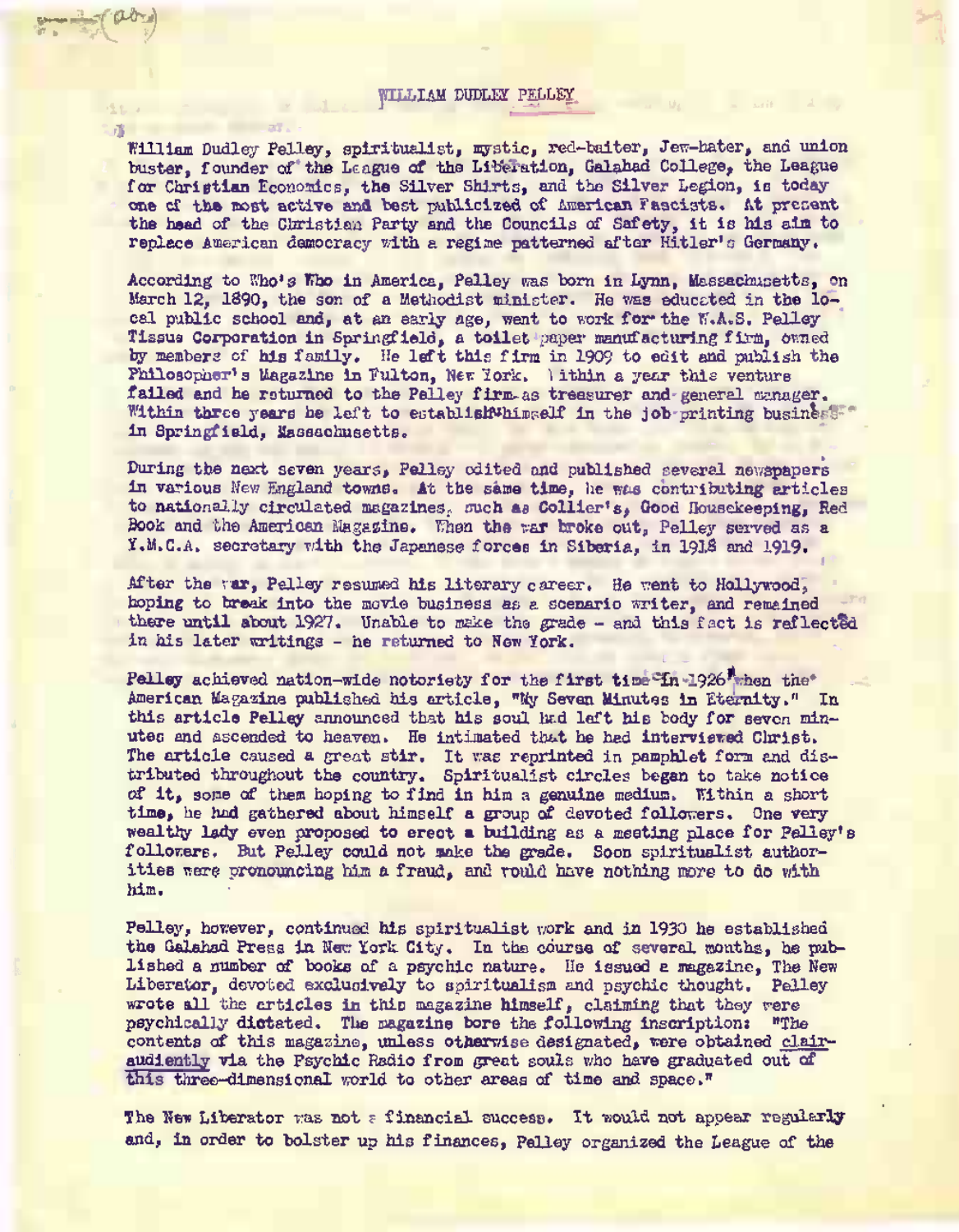Liberation. He also began to sell shares in the company sponsoring his publication.

Dp to this point, the ideas Pelley preached ware purely spiritualistic. But with the organization of his League, a new note crept into Pelley's writings. He began to speak of Christian economics, of Christian civilization, as against non-Christian civilization; he bagan to emphasize 100% Americanism.

Early in 1931? Pelley left **Rev** York, wandered to Washington, D.C, and thence to Asheville, N.C. There he organized the Foundation of Christian Economics and the Galahad Extension University, which mailed lessons and lectures to subscribers upon payment of an enrollment fee.

It is rather difficult to explain in simple terms Pelley's theory of Christian economics. It involved a curious sort of mysticism, compounded of astrology, mythology, and spiritualism. It appears, though, that the basic idea v.as to organize the United States an a corporation, in rhich all citizens were to be stock-holders and were to be guaranteed a minimum monthly income. This was Pelley's platform in 1932. He was not successful with it, and, as a result wee constantly in financial difficulties. Towards the end of that year, he came in contact rith Friedrich Heiss, a former German Socialist, who had been in New York a good many years prior to Hitler's rise to power. Like Pelley, he was interested in spiritualism, but he had become an ardent Wazi. Heiss was the first editor of America's Deutsche Post, a National Socialist newspaper, published in editor af America's Deutsche Post, a National Socialist newspaper, published in<br>New York. Heisel influence soon began to be felt in Bellegin woldings. Whenever only the year before Pelley's publication had expressed tolerance of all men, irrespective of race, creed, or cult, he now suddenly turned egainst the Jews and preached a doctrine of hate.

Pelley's active entrance into anti-Jewish fields began when he organized the Silver Legion, early in 1933, coinciding with the rise of Adolf Hitler to power in Germany. The influence of the Nazi idcology upon Pelley is evident. Not only was he closely connected with Heiss, but throughout his career as head of the Silver Legion he actively cooperated with the Nazi organization in America. Thus, we find that Fred J. Buttry, head of the Silver Shirts in New York, was also an active Nazi. In California, the Dickstein Committee revealed that the Nazi leaders, Schwinn, Themlitz, and Winterhaldter, divided their activities between the Friends of New Germany and the Silver Shirts. Pelley's chief lieutenant, end so-called foreign adjutant, von Lilienthal-Toal, was an employee of tha German Steamship Lines, controlled by the German government.

Pelley went about organizing his Silver Legion in a most business-like manner. He Inserted in the classified sections of newspapers all over the country advertisements for salesmen, ind organized crers to sell memberships, He inaugurated a regular radio broadcast over Station T.W.W.C. in Asheville. State organizations were established in a number of states. In Oklahoma, a Ranger Division was established, headed by Major Powell, whose members vere uniformed and armed. His New Liberator Magazine was succeeded by "Liberation." which preached the doctrine of hate against Jews and Communists. In Oklahoma Cityhe published the Silver Ranger, edited by James Craig. In California, a Silver Shirt Rifle Club was headed by Willard Kemp. According to Pelley, his organization numbered some three million members. Actually, it aas been estimated as nearer 75,000, Despite the wide ramifications of the Silver Legion,

 $-2-$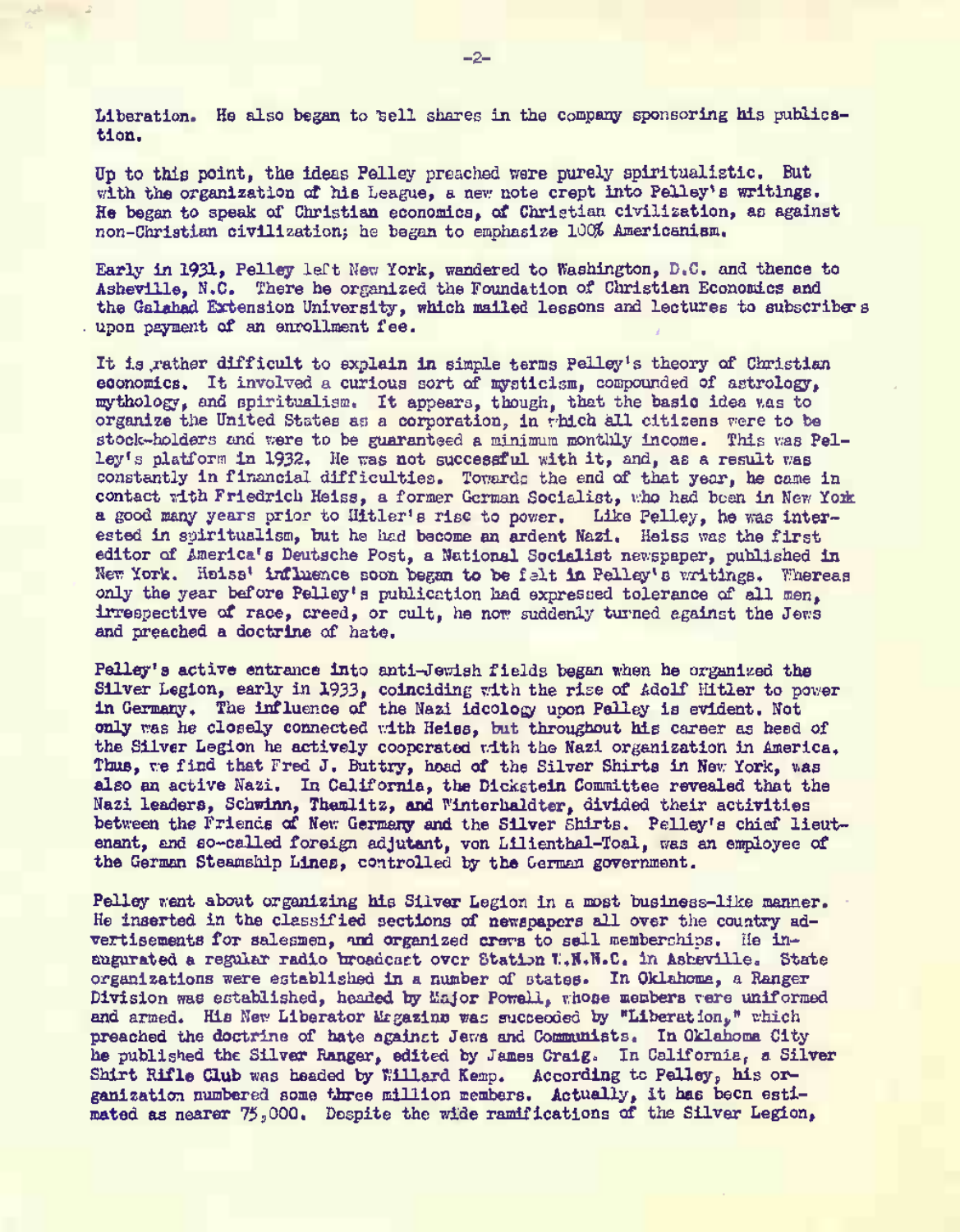Pelley's movement was etill not a financial success. Although he evidently had been receiving money from unknown sources. Felley was, at the *a*nd of 1933, hard pressed for money. He was forced to resort to various means to bolster up his finances; one of these was the selling of stock in his financially insolvent enterprises. Finally, he ran afoul of the law. About a year after the forming of the Silver Shirts, Pelley was indicted for fraud in North Carolina. He **nse** convicted in February, 1935, and sentenced to from one to five years' imprisonment with a fine of \$1,000 and costs. The costs amounted to an additional £2,000. The prison sentence was suspended. but he was barred forever from issuing any publication in the state of North Carolina. He went into bankruptcy and his assets were sold at public auction. This marked the end of Pelley's activities for some time. His organization collapsed and Pelley's career seemed to be at an end.

But Pelley did not remain idle for long. Although there were judgments of over £110,000 against him, tie resumed his activities and, in the summer of 1935, organized the Christian Party and Councils of Safety. To provide the motive force for his new movement, Pelley uncovered s new prophecy - the "iceberg prophecy," Ha related that a certain clairvoyant had in 1929 gone into a trance and had predicted that In 1936 "after sitting on an iceberg in the aidst of hostile humanity," he would awaken one morning to discover that the people of the United States would follow him like sheep. The date of the realization of this prophecy was set for September 16, 1936,

The Councils of Safety were to form a "vast grape-vine system," covering the nation. Pelley traveled throughout the country organizing these councils, but he appears to have received the bast response on the West Coast, His most successful meeting was held at Seattle, Washington. In January, 1936, Pelley announced himself an a candidate for president on the Christian Part? ticket, with Willard Kemp, California oil speculator and former head of the armed militia of the Silver Legion, es his running mate. Other state organizations exercise to the Middle West and in the East. To replace "Liberation,"<br>Failey started a new magazine, "Polley's Realty and in defiance of the state<br>authorities he is sublishing it from Ashevilla, North Carolina, his old hea quarters. M. Helen Pelley is listed as publisher.

Although the Christian Party is now active in many states, its greatest strength is concentrated on the Nest Coast: in Oregon, Washington and California. Pelley himself, although his headquarters are still officially at Asheville, North Carolina, hac been spending his time there during recent months. He travels from town to town with his retinue, organizing meetings almost daily.

From available information, it is difficult to estimate the present-day strength of Peliey's organisation. However, it can safely be said that it now possesses only a fraction of its former strength- But Pelley appears to be as confident as ever that he will eventually succeed in overthroving the government and establishing Christian economics as the basic law of the lend.

What these principles are can be learned from "Pelley's Weekly" of August 19, 1936. One must be familiar with Pelley's style of writing to understand the gist of them. However, they can be summarized as follows:

The nation is to be organized as one great corporation in which each citizen will be the owner of one share of common stock, for which he will be guaranteed £1,000 a year as perpetual "hunger" insurance! Negroes and Jens are to be made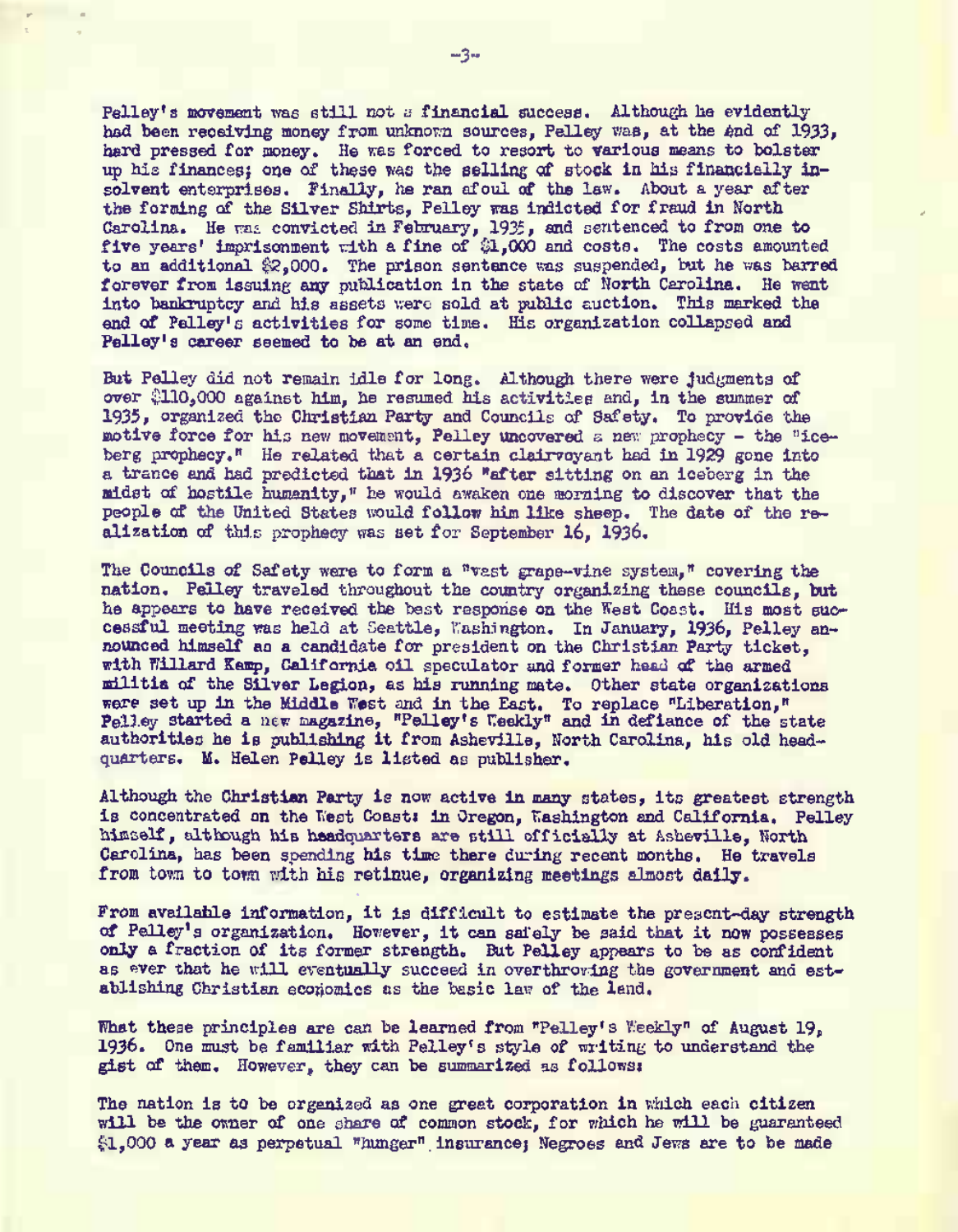"wards of the Republic," under a Gentile Secretary of Jews and Aliens in the Presidential cabinet; one city in each state is to be set aside as a city of Jezs who are not to be parmitted to own property enythere else; mortgages and foreclosures on private property are to be made illegal forever; a course in practical civics is to be introduced in the sublic school system and children are to be taught that the Jew is a menace to America; finally, the secret ballot is to be abolished and all elections are to be conducted by means of the postal system, and the citizen who does not vote is to be punished.

The above, of course, is only a summary of Pelley's idens of government. But one may feel certain that only few of his followers are truly familiar with his aims; for Pellev's writings always were of a mystic and spiritualist character, couched in terms which have no clear meaning. Pelley has built up a peculiar vocabulary which includes such words as "clairaudiently." "cosmic knowledge," "esoteric doctrines," etc., exact definitions of which are never entirely clear. His articles are usually long-winded and pointless, and it is generally very difficult to be certain of his proposals. The following excerpts from Pelley's writings are a fair example of his style. In "Liberation" of July 15, 1933 we read:

"Out of the vactness of Cosmos the Psychic Antennae tunes in on a Voice. If the Word was made flesh and spake once to men, how much stronger may be its pronouncements when the handicaps of the flesh are perished? If we cannot believe this, to Whom or What shall we look for authority of commitments like the following?"...

## From "Liberation" of July 29, 1933, we read:

"Ye have no way of seeing what I see, beloved; ye possess little knowledge of time-to-time developments; ye have no means by which ye can determine without fault that men are doing, or saying, or contending. Ye are groping in a Great Darkness, and I enlighten you; I send you ministers, ministering unto you; they do come to you with despatch; lo, ere they reach you to tell you that thich happeneth, the manner of the fact hath altered." ...

# From "Liberation" of February 18, 1933, we read:

"On the evening of January 30, 1933, in a colonial-styled structure at the corner of Charlotte Street and Sunset Parkway in the little southern city of Asheville, North Carolina, American history was made.

"No one knew American history was being made. The usual evening lamps were burning in the building that is locally known as Gelehad College. Asheville was going about its customary evening business. Great America was in the throes of a mysterial 'depression.'

"But in the eastern wing of the building, in a room made up on two sides of glass windows, an office worker had laid down the current copy of the night's local paper on the deck of the Chief. In heavy black type across the cight columns of its front page were the screening headlinest

"'Molf Hitler Named German Chancellor.'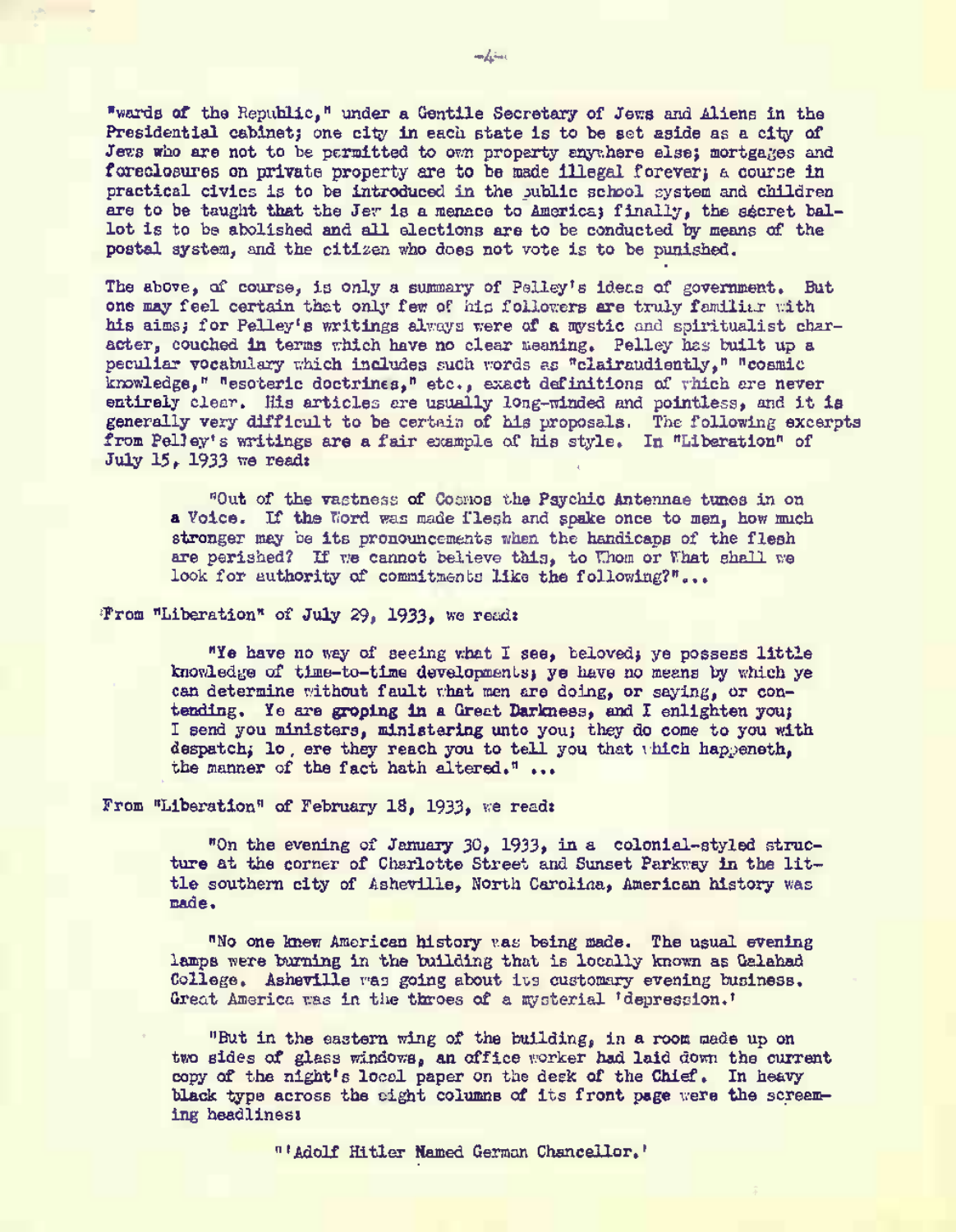"Pelley paused in his Liberation script rork, saw tlie headlines and picked up the newspaper with a strange constriction in his spirit .

Tour years previously lie had been 'insplrstionally' instructed)

'Then a certain young house-painter comes to the head of the German people, then do you take that as your tine symbol for bringing the fork of the Christian Militia into the opent'

"The 'certain young house-painter' had come to the head of the German people!

"Pelley pressed an office buzzer and called about him the handful of workers stil l remaining in the building,

"'Tomorrow,' he declared, 'we launch the Silver Shirts!"

In Pelley's Weekly of September 2, 1936, we read:

"The mystical number '17' vhich has symbolized all najor operations in Chief Palley's career to date, has operated again without design on the Chief's pert. He has delivered seventeen public speeches since 'coming into the open' in the West on the 9th of June, and the outermost point of the northwest Silver Trek is reached. Forthwith, the Silvershirts turn into a statewide convocation, awaiting the developments of September 16th."

One cannot always be certain of what Pelley favors, but one is seldom left in doubt as to what Pelley op.wses, and he opposes many things. The Je\*s,* of course, are his chief objects of hatred. To Pelley, the Jews are the root of all evil. Thenever he is against anything, it is because Jews arc connected rith it, and if he can't find Jeivs, he creates them. Thus, his chief objection to Communism is its alleged Jerishness. According to Pelley, Jews brought on the Norld War, the depression, and the H.R.A. Negroes must not be granted racial equality because Rabbi Wise is for it; unions must be destroyed because Jews are mong the most prominent leaders. He opposes Roosevelt because Roosevelt is a Jew named Rosenfeld; but he also opposes Landon, charging, in the issue of August 19, 1936, that Lanaon'p campaign manager, Hamilton, has been following him from town to tovm organizing meetings on the same day, so as to counteract the effective work done by the Christian Party. To prove that he plays no favorites, he has also anrounced that Hearst is a Jew named Hertsog.

If Pelley is to be believed, most of the proninent men in public life whom he dislikes are Jews. These include George Arliss, former Vice-President Dawes, the Van Sweringen brothers, and Newton D. Baker. Pelley has attacked the Catholie church from time to time, and his issue of May 13, 1936, contained a long diatribe against one Christian Science Church. In a petition circulated in Iowa in 1933, he attacked the Greeks. He has consistently followed the method of availing himself of every alight discontent due to the economic crisis to atweaking mission of every single upcontent was to the economic crisis to aurepresentation and abuse.

It is little vonder then that in spite of his repeated failures, Pelley has always managed to obtain some sort of following. There is always a sufficient number of discontented, unemployed human misfits, there are always enough fanatics of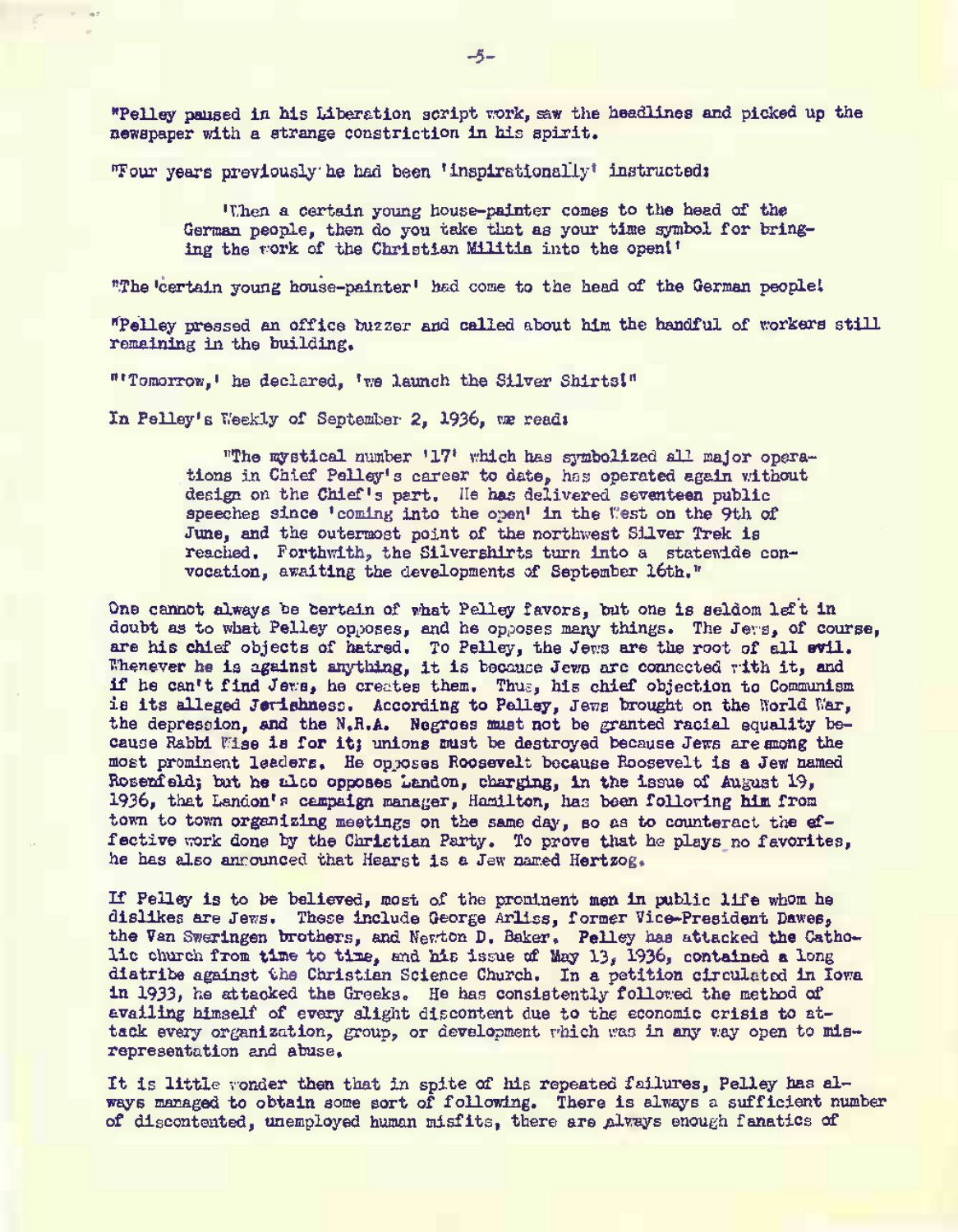either a religious or political variety ready to accept demagogues of the Pelley type as their saviors.

In common with most sther subversive anti-Samitic fascist groups. Pelley suffered a great setback after the Presidential elections of 1936. As a result. Pelley's Weekly was discontinued and the constant flow of anti-Semitic circulars emanating from Silver Shirt headquarters practically ceased. By January 1st. 1937, however, Pelley resumed the publication of his New Liberation as a monthly retaining some of the anti-Senitic features of his Weekly and combining them with the mystic articles of the New Liberation. His main activities were centered on the Coast and by the middle of 1937 he considered himself strong enough to put up his own ticket in the state of Weshington. Hare, too, Felley suffered a crushing defeat since out of a total of nearly a half a million votes, he polled just a little more than 1500.

It is characteristic of Felley that he always remained at a distance from the various attempts by other anti-Semitic groups to form a coalition. Most of these other anti-Semitic groups have found Pelley to be a "lone wolf" who refused to cooperate in any way unless he himself was given dictatorial powers. It is because of this that it is difficult to estimate the present strength of the Silver Shirt movement. It is known, however, that he has several able lieutenants. notably Moy Zachary, who, in the past few months has organized meetings in various parts of the country including New York. Henry Kay Allen who has been spending a good deal of time in Washington, and Kenneth Alexander whose activities are centered mainly on the West Coast. In New York a number of secret Silver Shirt meetings have been held recently at Steinway Hall. It is eignificant, however, that most of the attendance consisted of known Nazis and that among the literature distributed, a number of pro-Japanese parchlets, including a regular publication entitled "The Japanese America, " were prominent. According to reports, there has also been much Silver Shirt activity in Ohio and in several other middle western states, most of this being due to the energetic efforts of Roy Zachary.

During the past two years, Pelley has been steadily increasing the range of his activities as a publisher. In addition to continuing the publication of Liberation, a weekly magazine, he has written a number of small booklets that are violently anti-Jewish. The organization of his Silver Shirt movement appears to be directed along underground channels, although every now and then a meeting of one of these groups is held with considerable attendant publicity.

Pelley has found it difficult to consort with any of his fellow travelers. Although he is in sympathy with anti-Communist activities, he appears to nourish a vicious hate for hartin Dies. He has threatened that if Dies subpoemas him for investigation, "he will bust the Jewish question wide open." Another this threat is directed against Dies or against the Jews, he does not say. He has also attacked Cong. J. Parnell Thomas, a member of the Dies Committee, for what Pelley considers attempts by Thomas to usurp the rightful privilege of Dies to impeach Secretary Perkins.

In Liberation of February 21, 1939, he was comparing George Washington and Franklin Roosevelt. In the course of his remarks, the following appears about Washington:

"He did not recuire to be whelled up to the fireplace whenever he felt a chat coming on, he did not smoke cigarettes in 14-inch holders; he heaved no inkwells at fellow officials when they undertook to cross him."

 $200 - 120$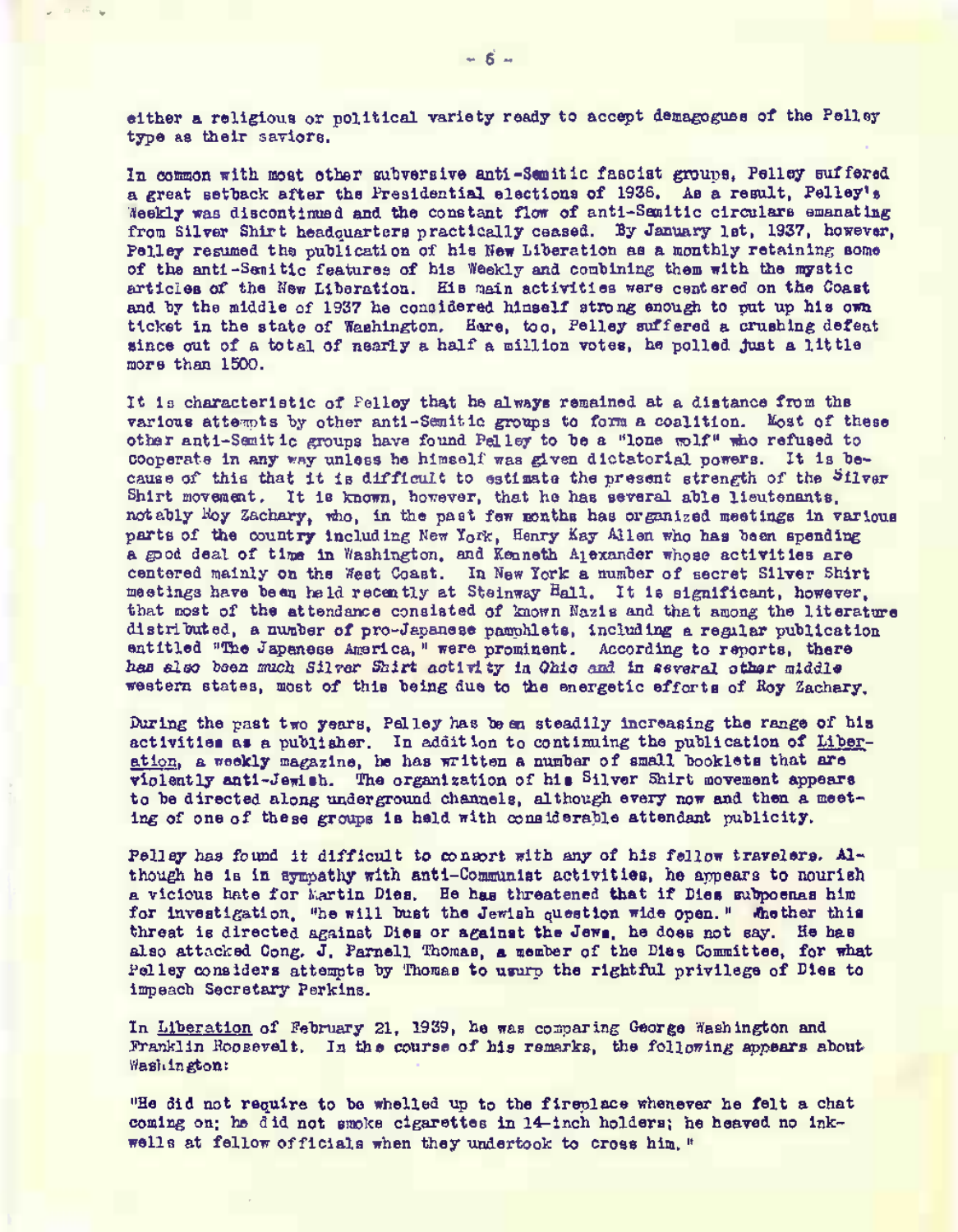His program against Jews may be summarized as follows: anti-Jewish riots, disenfranchisement, segregation, and sterilization of all male Jews. Thus he writes in Lite ration for October 14, 1938, pages 10 and lit

"Lament it though they do, avoid It as they nould, people of brainn mho are not too squeamish to look facts in the face are becoming convinced that a wave of race vengeance approximating the aspects of a coast-to-coast pogrom is inevitably ahead for the Jews of America as more millions of them crowd in with immigration barriers lifted!...

"Just how tiad these antl-Sanitic rlotB are going to he, is aa conjectural as the length of time that they may be found to run. But one thing is not conjectural-The man or set of men that stops them, and gives the Jew the coportunity to cry "Kamarad!" and surrender himself, is going to be the man or set of men that dictates the financial and political policies of the United States for the succeeding decade-and mayhap generation--and fix the Jew so he does no more mischief.

"Two solutions of the Jewish 1'roblem ara now being discussed where Oentiles gather with no Jews present. The first is to defranchlae the Jew, after the anti-Semitic ricte have been stormed, and designate one city in each State where he can gather with his kind and dwell in security against further goy reprisals. By making that smecified metropolis the only city wherein he can own property, a

condition will be effected nhere great power-loving Jews will be forced from the American scene as individuals, and where the small-fry Yiddisher can live his life without coming in frictional contact with Gentile neighbors.

The second solution to the Jewish Problem is more drastic. It consists of a congress of Aryan nations getting together and making a common cause of sterilizing all mala Jewe over a period of years, so that the race as a race gradually dies out.<sup>1</sup>

"STANILIZATION, once decided upon, can be performed painlessly, humanely. Kale Jews can simply be stopped from breeding successive generations of new little Israelites to keep up this racial psychopathy of which Rabbi fise speaks so frankly and histronically.

Present Jewish families need not be disrupted. Present young Jews and young Jewessss need not be kept from marrying. But no more Jewish babies will come from such unions.

Jewish families will be childless... "

April 14th, 1939.

 $x = 12x$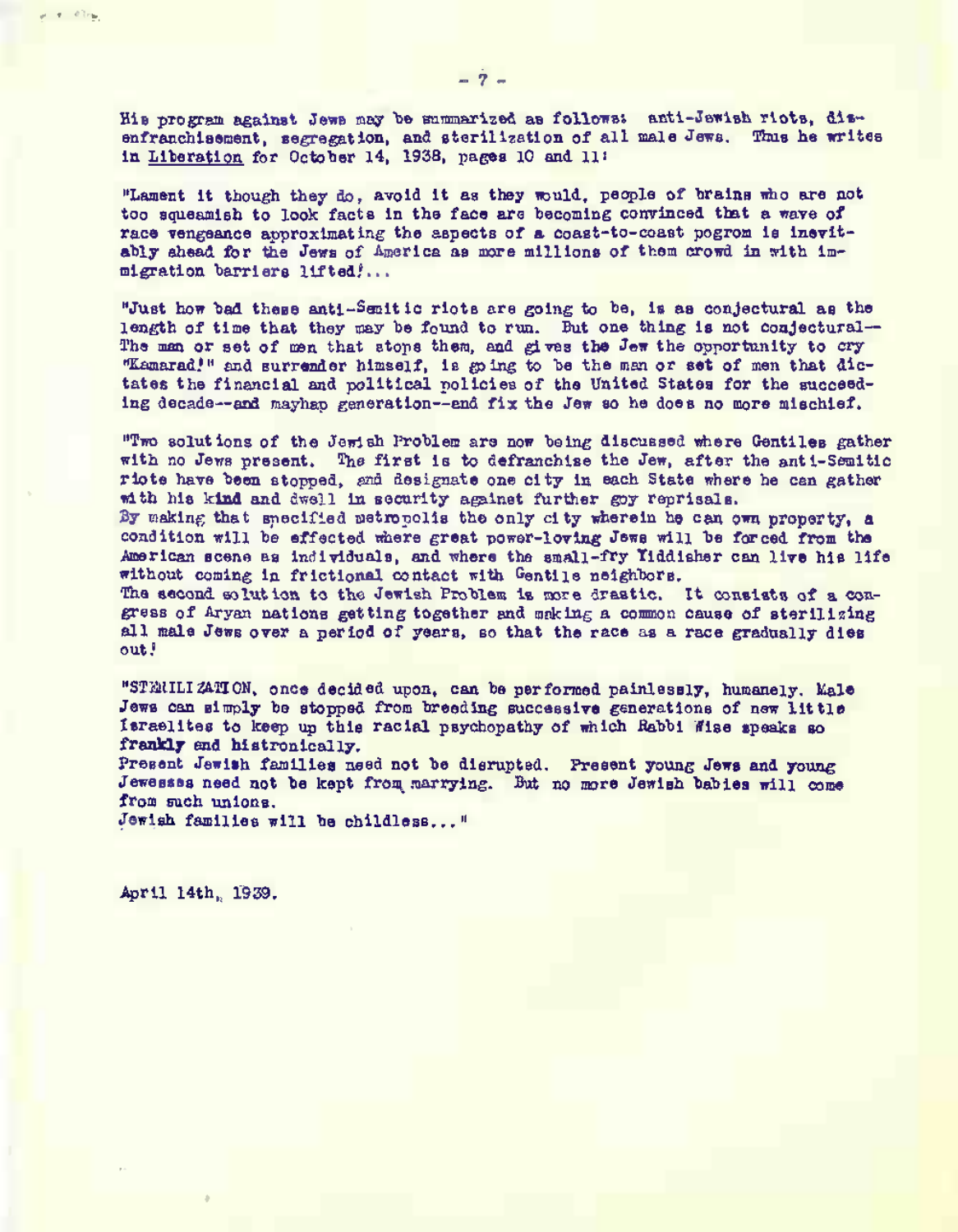THE REPERCUSSIONS OF HITLERISM<br>IN THE UNITED STATES

*f Jhe Alver Shorts* A

It is significant that the depression had run over three years in the United States, before Hitler's accession to power in Germany, without any marked evidences of anti-Semitism. The first organized attack emanated from William Dudley Felley, Chief of the Silver Shirts and editor of their official organ, "Liberation". This man had, in 1931, revealed a broad conception of the role of different religious and racial groups in civilization. This appreciation was expressed by Pelley in his publication. "The New Liberator", in the following words:

> "Gentile and Jen, Catholic and Protestant, white man and black man - with all the gradations of color in between - they exist in the world as we find it because they are serving a constructive positive purpose in the Divine Plan of Individual self-ennoblement."

> > (The New Liberator, May 1931, p.245)

The swing of Pelley to the pole of anti-Semitism came as a conaequence of Hitler's triumph and the announcement of the Nazi program. Pelley's official despatch made the following boast of that inspiration for his movement:

> "On January 31, 1933 - the day that Hitler came into power in Germany - Pelley came out from under-cover with his SILVER SHIRT NATIONAL ORGANIZATION."

The importance of this development lay in the fact that it concerned a native American who, in his psychic activities, had built up a considerable following among native Americans. It was among that group that the Silver Shirt attack was finding circulation.

William Dudley Pelley was born la 1835, in Lynn, Massachusetts, the son of a Methodist Minister. His activities have gained for him, mention in "Who's Who in America." He edited and published several newspapers in New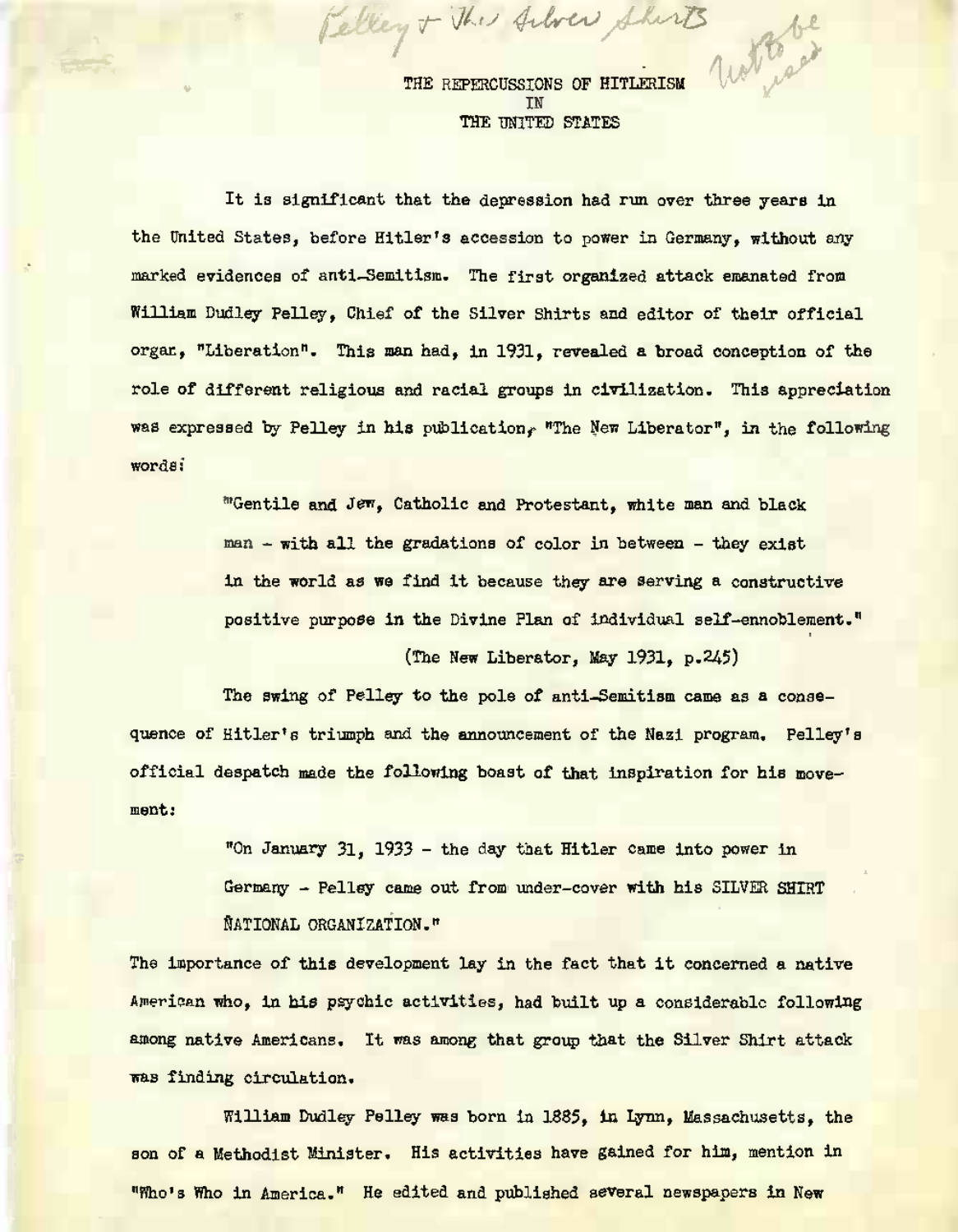England, and gave up these activities to serve with the Y.M.C.A. in Siberia, during the World War. He tried Hollywood with his scripts but failed to make any headway. As a writer, he succeeded in gaining a market for his material, particularly for his article, "Seven Minutes in Eternity," which mas published in The American Magazine in 1929, and later in book form, which sola in hundreds of thousands of copies. It tells of the experiences of his soul in eternity, detached from his body.

Encouraged by this wide-spread reception of his article, Pelley continued his activities in the psychic field. By 1931, after he had failed in other recent undertakings, he organized the Foundation of Christian Economics. Its lectures end lessons were sent to subscribers through the Galahad Extension Fellowship. The type of teaching that Pelley was promoting in 1931, is indicated by the following quotation from the New Liberator (June, 1931), as his organ was then called:

> "The contents of this magazine, unless otherwise designated, were received "clairaudiently," via the Psychic Radio, from Great Souls who graduated out of this Three-Dimensional world into other areas of Time and Space."

By October, 1932, with the intensification of Hitlerite propaganda in **the** United States, Pelley changed the title of "The New Liberator" to that of "Liberation," and began his anti-Jewish attacks. He urged people to read Henry Ford's books on "The International Jew" and the speeches made in Congress by Representative MacFadden of Pennsylvania. He warned Christiana of the plot to overthrow Christian governments.

His most vicious attacks of the Jew came with Hitler's rise to power, when, as I have already indicated. Pelley launched his Silver Shirt organization. He went so far as to state that Henry Ford had never signed a statement of apology to the Jews, that the statement was non-existent and that Ford was being reported in Washington and elsewhere as never having signed such an apology. The letter to which he refers, is in the archives of the American Jewish Committee, having been addressed by Mr. Ford, on June 30th, 1927, to the late Louis Marshall, then president of the Committee. As recently as May 15th, of this year, Mr. Ford re-iterated his disavowal of the material on "The International Jew," that had been issued by the Dearborn Publishing Company.

Pelley went so far as to lay at the door of the Jew, the death of Senator

 $-2 -$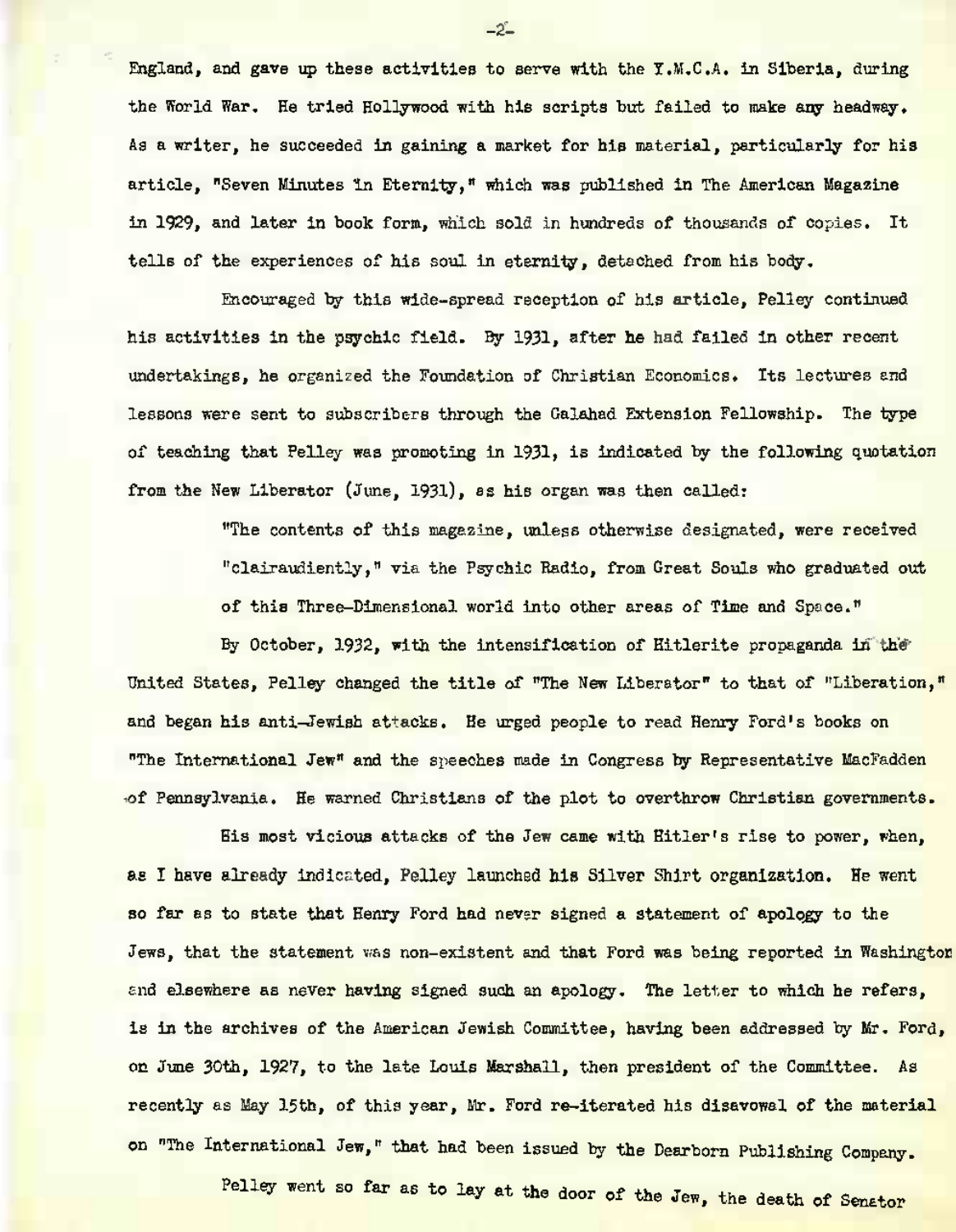Dwight Morrow. A "Confidential Official Despatch" expressed that charge in these words:

> "In American there are hundreds of men who see nothing extraordinary that Senator Morrow "happened" to be stricken fatally the day after his attendance at a Jewish banquet."

The trend of his attacks and their comfort can be readily deduced from the following headlines chosen from the last few copies of "Liberation"!

> "The Mystery of the Civil War and Lincoln's Death." "Silver Shirts Kill Repudiate Jewish Russia's Recognition." "Get the Name of Every Jew who Intimidates *A* Gentile." "The Silver Shirts Re-write the Declaration of Independence." "Will there be a Slaughter of Gentiles in America?" "Facts you should know about the Gold Standard." "Roosevelt Gold Bill attempte to Legalize Robbery." '"Will we be made to fight Japan to conserve Red Russia's Arny?" "California will suffer if the Jena embroil us with Japan." "The World problem is a matter of Race." "Hot State Socialization, but Protocolism."

The Silver Shirt organization set up by Pelley, spread throughout the country to such an extent as to encourage Pelley to durde the country into districts, in the drive to establish the Christ Democracy, whose office holders were to be chosen only from the ranks of its Christian Militia. "The Silver Shirts are Swarming," wrote Pelley in one of the issues of "Liberation" that sought to show how considerably that organization had grown and where the posts of its Christian Militia, in each state, were established.

In the midst of the discontent of the farmers In the Middle West, Pelley hastened to found another publication, "The Silver Rangers." in Oklahoma City, but lack of support compelled hio to transfer the office of the new publication further west to Los Angeles, where there was a considerable pro-Nazi group. This affiliation with the Nazis In that district, developed opposition to Pelley from within his own ranks. This

 $-3-$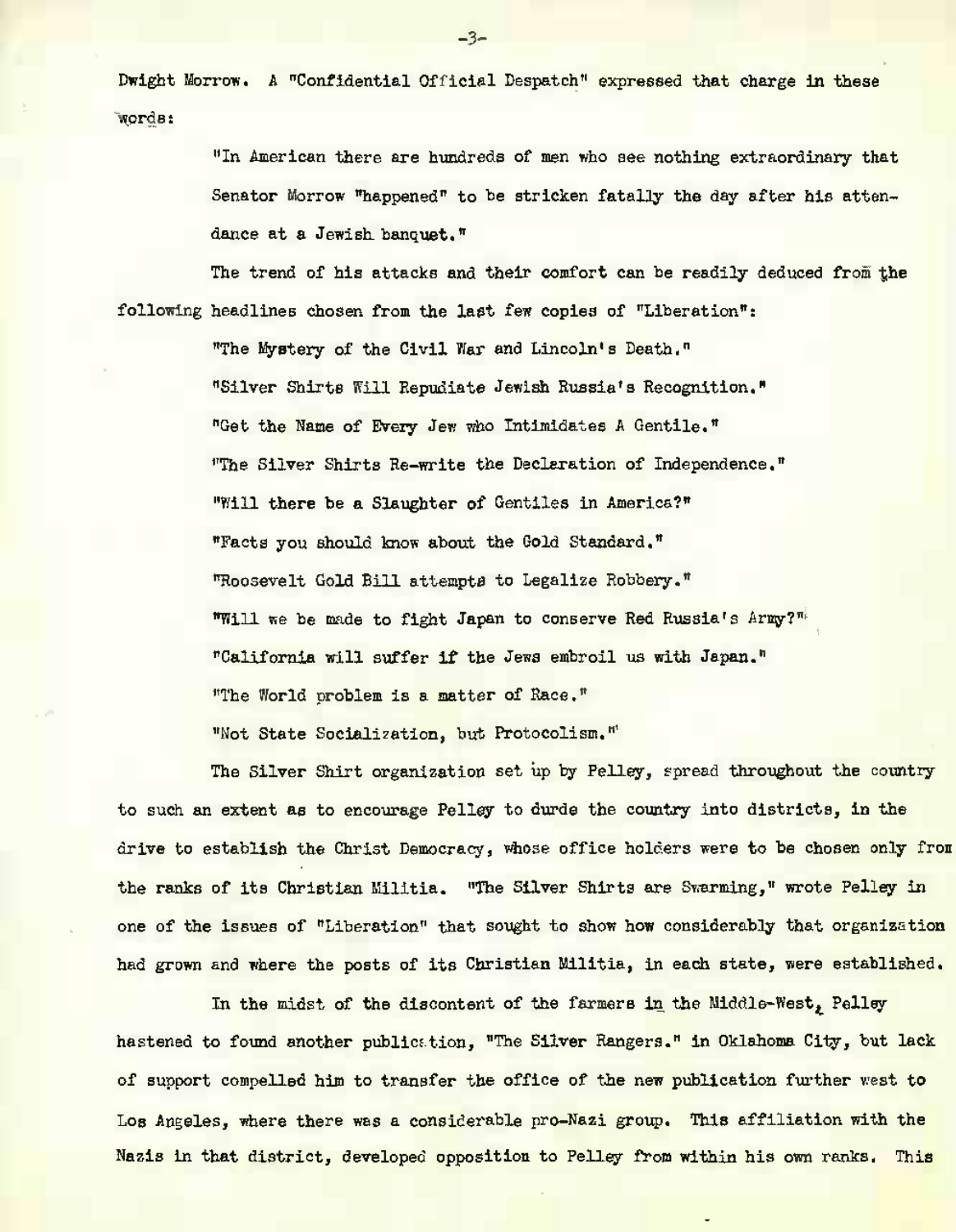opposition group resented any tie-up with the Hitlerites, insisting that the Silver Rangers remain a purely American movement. It even attempted to oust Pelley from Control of "The Silver Hanger," while he was absent in the East.

The next blow suffered by Pelley was on April 25th of this year, when the Secretary of the Commonwealth of Pennsylvania refused the application of the Silver Shirts for a charter in that state. Among the organizations that signed the protest to the Secretary of the Commonwealth was the Zion Lutheran Church of Pennsylvania,

The severest of all set-backs experienced by Pelley, affected the center of his activities - his offices at Asheville, Horth Carolina, and "Liberation," the official organ of the Silver Shirts.

On April 24th of this year, the Judge of the United States District Court at Asheville, signed an order directing the United States Marshal to take possession of all property of the Galahad Press, Inc., publisher of "Liberation." A few days later, *B.* petition was presented to the court, asking that the Galahad Press be declared a bankrupt. On May 2nd, Judge Webb of the Federal Court adjudged the Galahad Press a bankrupt. On May 23rd, *a* grand jury in Asheville, indicted Pelley on sixteen counts of alleged violation of the blue-sky laws of North Carolina. When this indictment was returned, Pelley was in California, but two of his aides were seized and released under bond. One of the chief counts waa that of selling alleged worthless stock of the Galahad Press, and for stating in advertisements in "Liberation" the amount of dividends, interest and earnings that these securities would yield. The next Step in the case against Pelley occurred on May 24th, when Judge Michael Schenck of the Superior Court, signed an order, impounding the records and correspondence of the Silver Shirts of America, the Foundation for Christian Economics and the Galahad Press, Inc. Up to that time, the representatives of the court were still endeavoring to reach Pelley.

There has been present, In the United States, not alone this indirect influence of Hitlerism upon the American people, through Pelley, the Silver Shirts and "Liberation." There was a direct influence, exercised by the Nazis themselves. For

*-h-*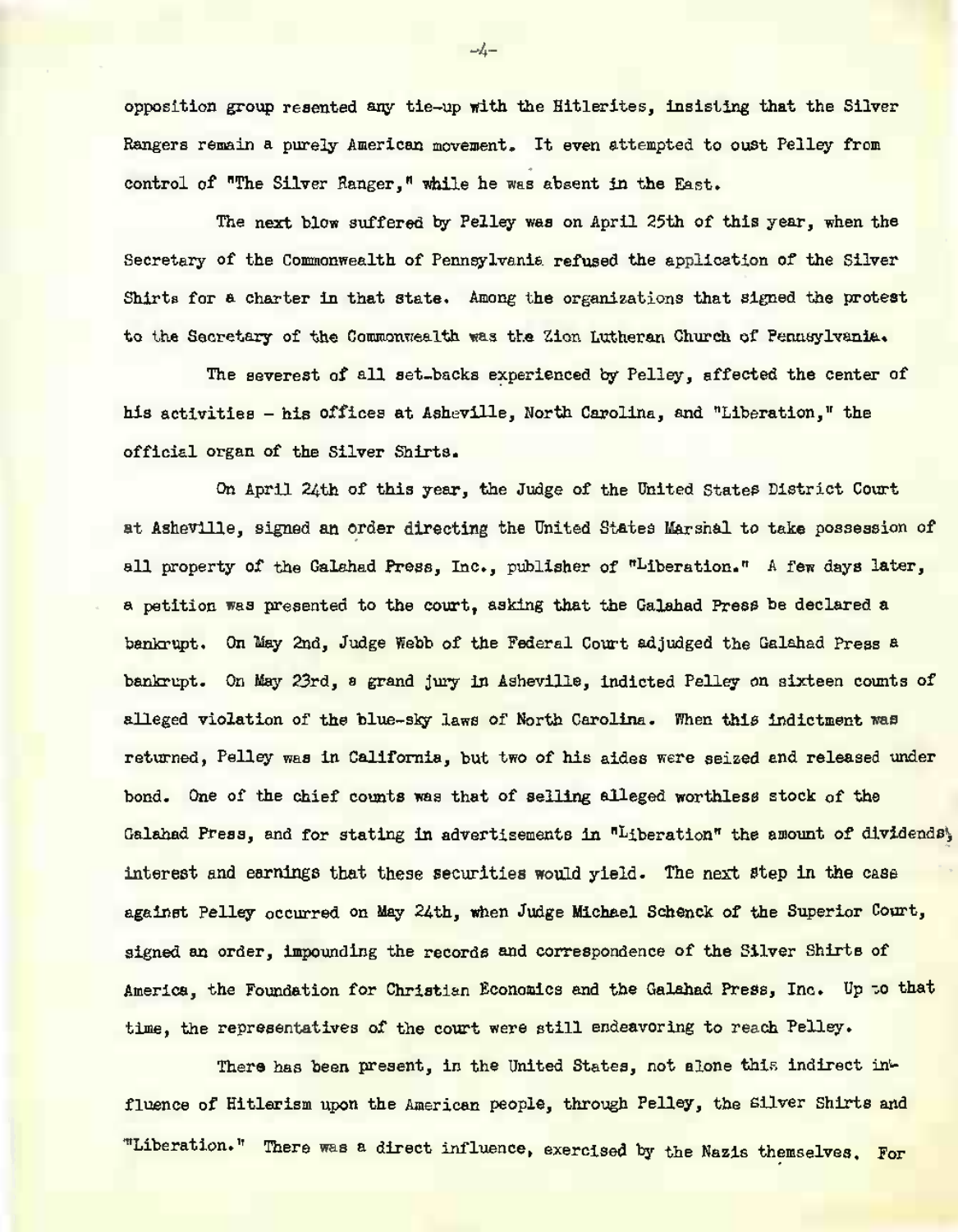several years before Hitler had gained the Chancellorship, the Hitlerite forces were at work in the United States. The cliaax of that activity came in September, 1932, When Hitler issued a decree, officially establishing a Nazi Party Auxiliary *in* the United States.

The ramifications of both the native American and Nazi campaigns against the Jew in the United States, have been extensive. No medium was overlooked in their carefully worked out plans to poison the minds of the American people against the Jen. When the Jews of the United States officially voiced their protests against the program of HItlerism in Germany, the offensive of the pro-Nazi groups in the United States became nore bitter and vicious. The Nazi followers here were blinding themselves to the fact that we were not attacking the German people. We were merely declaring our resentment at seeing any government turn the clock of civilization backward, by reducing any portion of its citizenry to the position of tolerated guests and denying them the opportunity to participate in and contribute toward the main stream of national life .

The activities of pro-Nazi propagandists in the United States sought to conceal the true trends of Germany's legislative and other acts against her Jewish populstio and to belittle the gravity and helnousness of what had occurred throughout the length and breadth of Germany. The most effective document for counteracting this misleading pr propaganda was the first White Book Issued by the American Jewish Committee, under the title of "The Jews in Nazi Germany". It was a solid, factual citation of official German and other records, against which no propagandist's perversions could possibly stand up. The reception accorded this White Book by the American press and non-Jewish leaders of opinion, indicates the effectiveness of the Committee's publication.

The methods of the pro-Mazi forces in this country ran the gamut of a scurrilous letter campaign, the publication of an English supplement by German papers, the importation of tons of literature from Germany and the circulation of propagandists on the lecture platforms. The Protocols of the Elders of Zion, sn alleged document on the plot of the international Jew to overthrow governments and gain control of civili

 $-5-$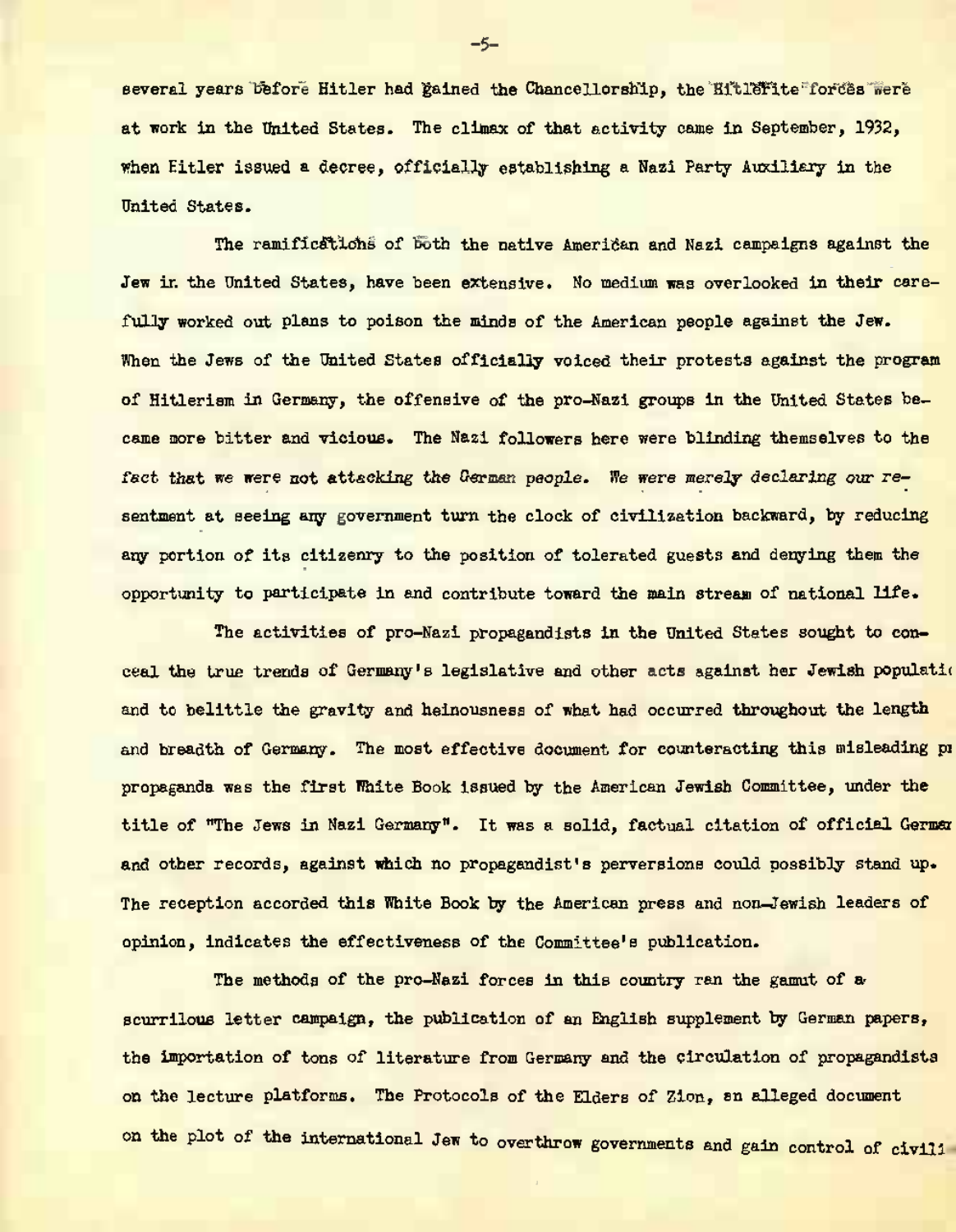zation, was again distributed among the American people. It was from that alleged document that the Dearborn Independent had drawn much of its materiel. The fact that Mr. Henry Ford, in 1927, as previously cited, had repudiated his articles on "The International Jew", based so largely on these Protocols, served as no deterrent of the Sazi element's utilization of that discredited material.

The magazine TODAY, properly characterized the activities of the pro-Wazis in the United States as an invasion of our country. Under the title of "Hitlerism" Invades America", that publication presented a series of disclosures which concluded with the observation that the preaching of the doctrines of Hitlerism, fundamentally and completely in conflict with the political and social principles of America, was going on systematically throughout the United States.

The use by the Nazi groups, of uniforms of a military character and the employment of terroristic methods in a number of instances, have served to incite riots in a number of sections of the United States. The Friends of Hew Germany and the German-American Protective Alliance ( the DABA counter-boycott organization) are aiming at convincing the people of the United States that the criticism of and opposition to the tendencies of the Hitlerite government are wholly Jewish in interest ar inspiration. The activities of these two organizations have gone even beyond that. They have been guilty of a far greater crime - that of endeavoring to divide the American people into hostile camps, breaking the many years of close friendship and understanding between the Jews and the German-Americans in the United States. The close bond between them, inspired by the spirit of a Carl Schurz, a relentless foe of intolerance and despotism, has been considerably weakened. Jews have been virtually forced out of German-American cultural and other organizations. On this injection of Hitlerite influence into the United States, an outstanding newspaper, such as the Baltimore Sun, was quoted in the Mem York Tines of Sunday May 27th, 1934, as follows:

"What the Hitlerites hope to gain by their demonstrations in this country is not at all clear. Certainly *they* cannot believe that they have any chance of establishing a Mazi regime in the United States. If this country ever does turn

 $\sim$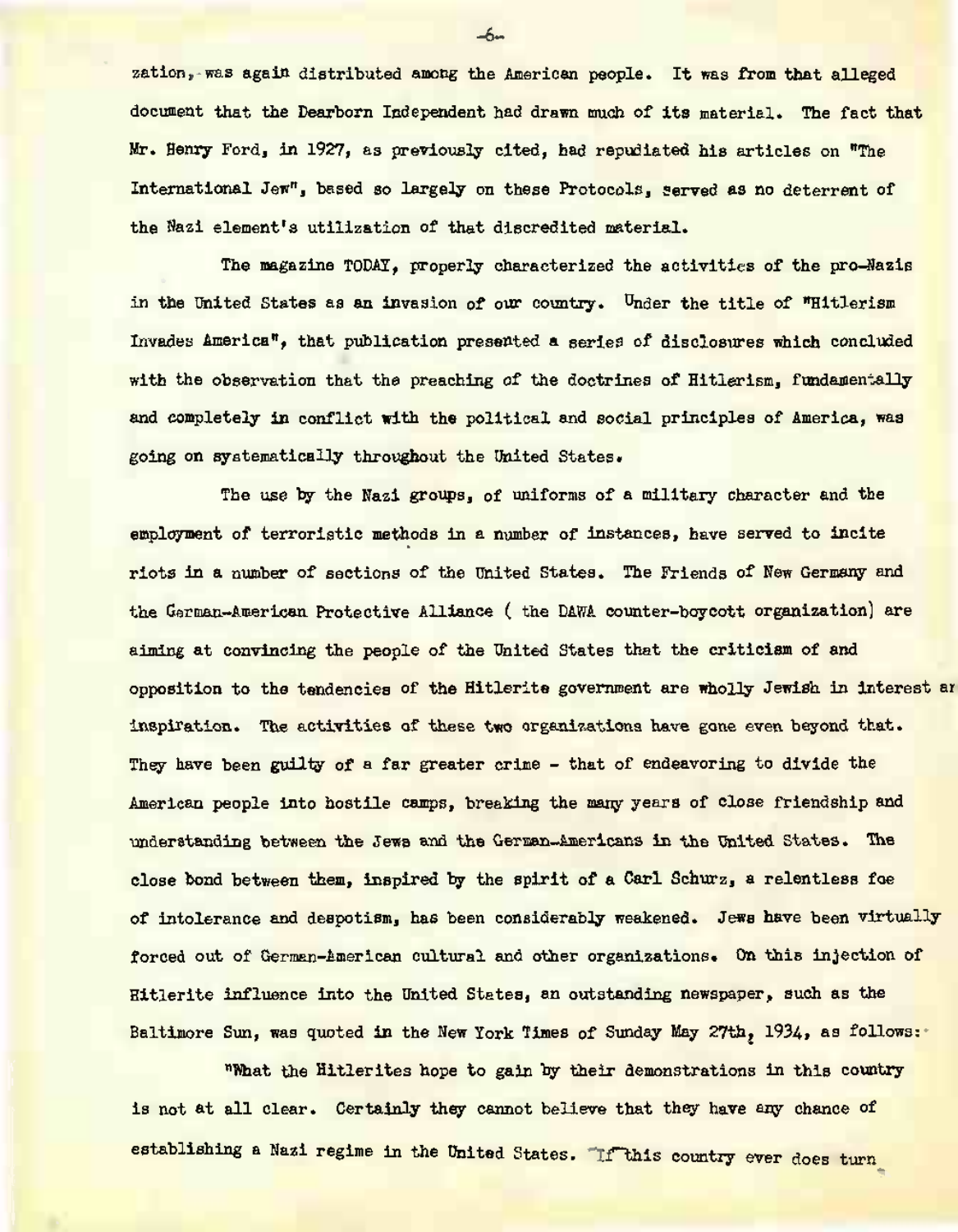Fascist, its fascism will be of the native variety. And, indeed, the definition of the term Fascist itself requires that it be based on ultra-patriotism - chauvinism. which naturally leaves no room for any influence from Berlin or from German - Americans living in this country.

"It is strange that the Germans, competent in other fields, appear to have no sound political sense."

It is a matter of gratification to see the Protestant, Catholic and nonsectarian liberal bodies of the United States place themselves on record at various times, in denunciation of the acts and trends of the present German government. Those declarations are unimpeachable evidence of the fact that the opposition to Hitlerism is not the limited one of the Jews, but the broader one of an outraged civilization.

At the outset of this paper, I had called attention to the fact that until the advent of Hitler's control of Germany, no attempt had been made in the United States to foist upon the Jew, the blame for our economic ills. The coming into power at Washington, in 1933, of a new administration, with a political program that was opposed py a large section of American citizens, gave rise to another type of attack against the Jews of the United States. In its essence, it was similar to the attack that had carried the Nazi party to victory in Germany. It was the centuries-old tactic of making the Jew the scape-goat. In view of the unpopularity of many measures and policies of the present administration, various groups sought to discredit the administration by urging that the power behind the president was a Jevr and that his counsellors were largely Jewish. Pelley attacked the Roosevelt administration and the Jews on those grounds.

The economic basis of this form of attack on the Jew here, was employed even on the floor of the United States Congress, by Representative L. T. McFadden, On May 29th 1933. That address without the reply from Dr. Cyrus Adler, president of the Committee, which had been ordered entered in the Congressional Record, has been widely distributed, under the franking privileges of a Congressman. Several native American organizations,

**-7-**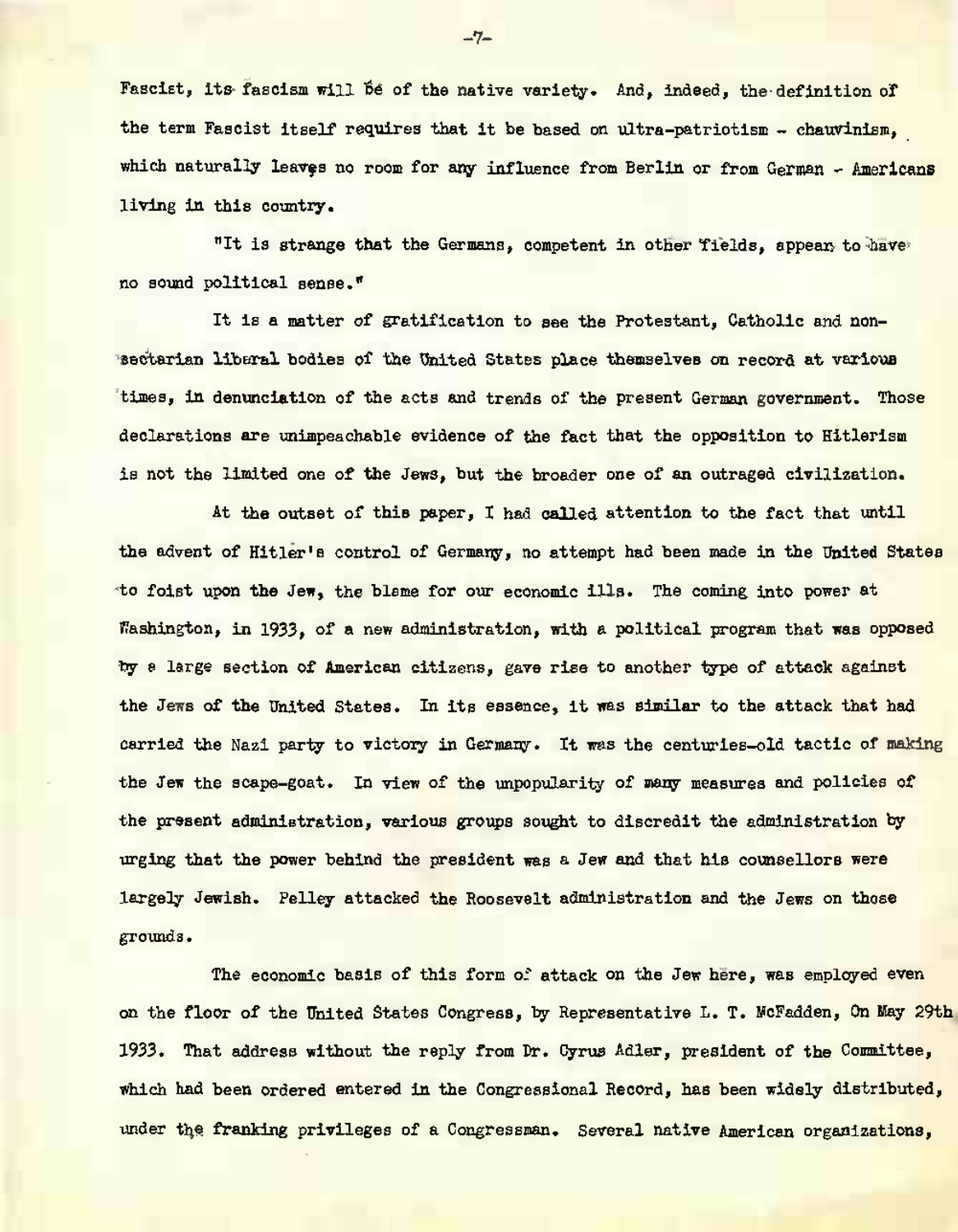that are known to be wholly out of sympathy with current political trends in the United States, cooperated in the distribution of that address.

The most important of these native American organizations are the Order of •76, the Crusaders for Economic Liberty, the Khaki Shirts, the Silver Shirts, the Liberators and the Vigilantes, the latter two being found on the coast; the Elue Shirts in the Middle West; the Nationalists in Texas and in New York. Their establishment has stimulated the revival of the Ku Klux Klan, but not with the strength it had enjoyed In the period shortly after the World War. The Khaki Shirts, who openly boast of their plan to oust President Roosevelt and to set up a dictatorship of their own, have suffered a damaging blow in the conviction of their leader, Art J. Smith, for perjury in a murder cases He received a sentence of 3 to 6 years in the Sing Sing prison of New York State. The Order of '76, whose official organ is "The Awakener," has centered its attack on the policies of the Roosevelt administration and has participated in anti-Jewish activities. A letter, purporting to authorize the consummation of a merger between the Order of '76 and the Silver Shirts, was denyed in the magazine "Today," by Royal Scott Gulden, one of the leaders of the Order. The Crusaders for Economic Liberty, with headquarters at Chattanooga, have threatened to fight the Jew because Its leader claims the Jews are opposing his economic program.

Other activities that fertilized the soil for anti—Jewish feeling were the participation of Jews in the Scottsboro case, in industrial disturbances and in radical political movements. The presence of any Jewish laber agents in any industrial conflict led invariably to the charge that the workers had been led to strike by coamunists and, inferentially, by Jews. That argument has been employed by strike breaking organizations, without any concern as to its damaging effect upon the entire population of Jewe in the United States. Studies of the political tendencies and affiliations of the Jews here have convincingly disproven the assertion that Jews are largely communists. The statement is so groundless that no serious student of American political life entertains it with any degree of seriousness •

 $-8-$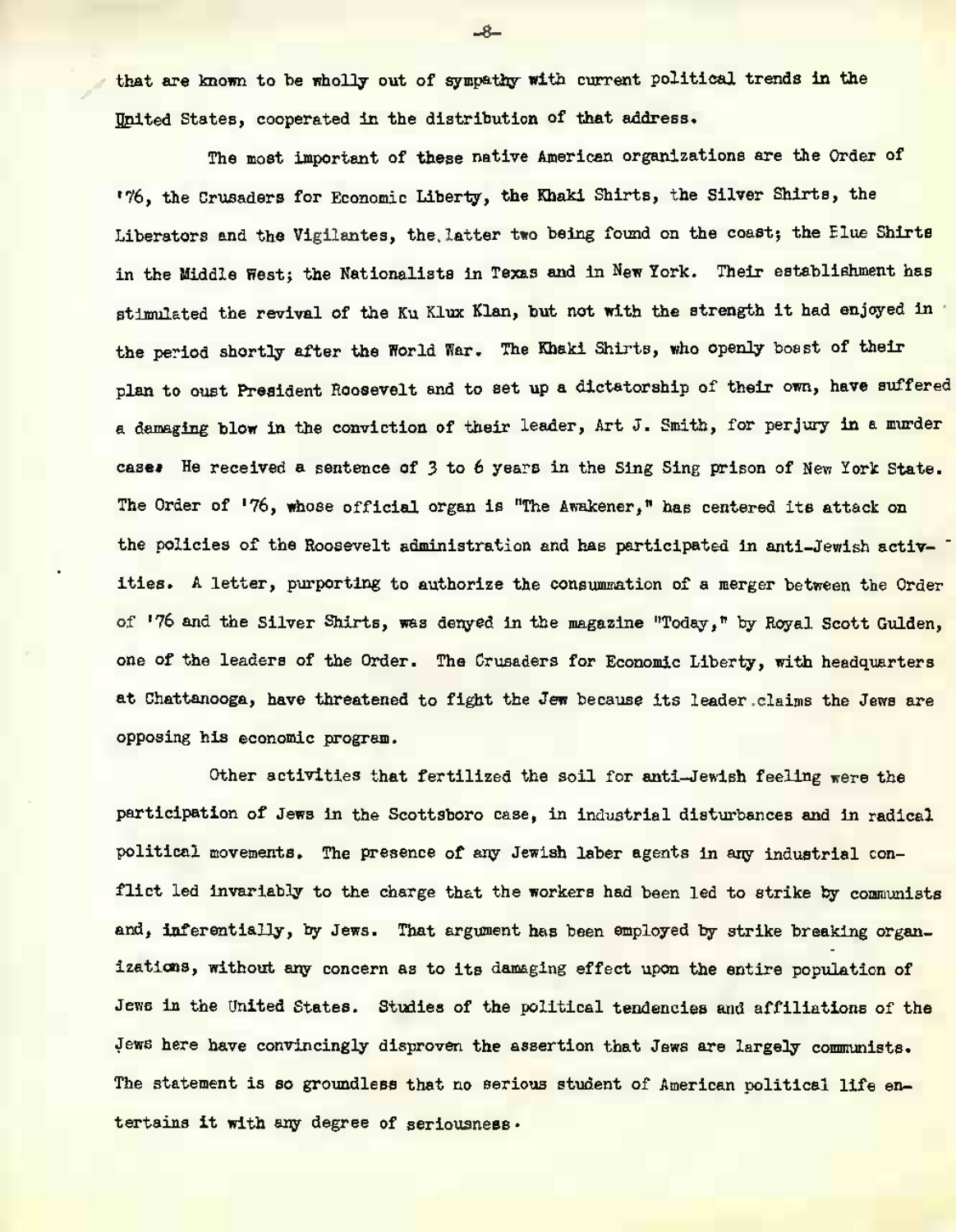Publications not identified with any particular organizations and voicing both anti-Jewish tendencies and opposition to the Washington administration, have also made their appearance and editorial policies of existing publications have been altered in these same directions. Industrial information bureaus, in letters to clients, have carried gossip that reflects resentment of the presence of Jews in some posts at Washington and links the Jem with communisp and socialism.

Through the Committee of Investigation authorized in the Spring of 1934, by the House of Representatives, the American public is being afforded an opportunity to judge for itself the nature, extent and gravity of the Nazi activities in the United States and the relationship that may exist between those activities and those of the native American organizations, such as the Order of '76, Christian Crusaders and Silver Shirts. Under the chairmanship of Representative John K. McCormack of Massachusetts, that Investigation ia already well under way. Its findings are being awaited by a widespread public.

There are two re-assuring facts to be recorded, in telling the story of anti-Jewish movements in the United States up to the present date. The first is that no book, comparable to Hitler's vitriolic attack on the Jew, has been able to make its appearance in the United States and sweep public opinion, as the Nazi leader's book did In Germany. There is no evidence that such a book has even been written and offered to any American publisher.

The second re-assuring fact is that, though items about the various anti-Jewish organizations have appeared in the American press, no newspaper has committed itself to a policy of attack against the Jew. On the contrary, the wress has uniformly condemned it. Both of these facts are unmistakable indices of the sanity of the preponderant American public opinion,and of its firm opposition to the subterfuge of making any particular element of our population, the scape-goat in this period of political, social and economic reconstruction in the United States. Protestant, Catholic and Jew walked hand in hand In the recent observation of a National Brotherhood Day, under the leadership of the National Conference of Jews and Christians. Leaders of American opinio

 $-9-$